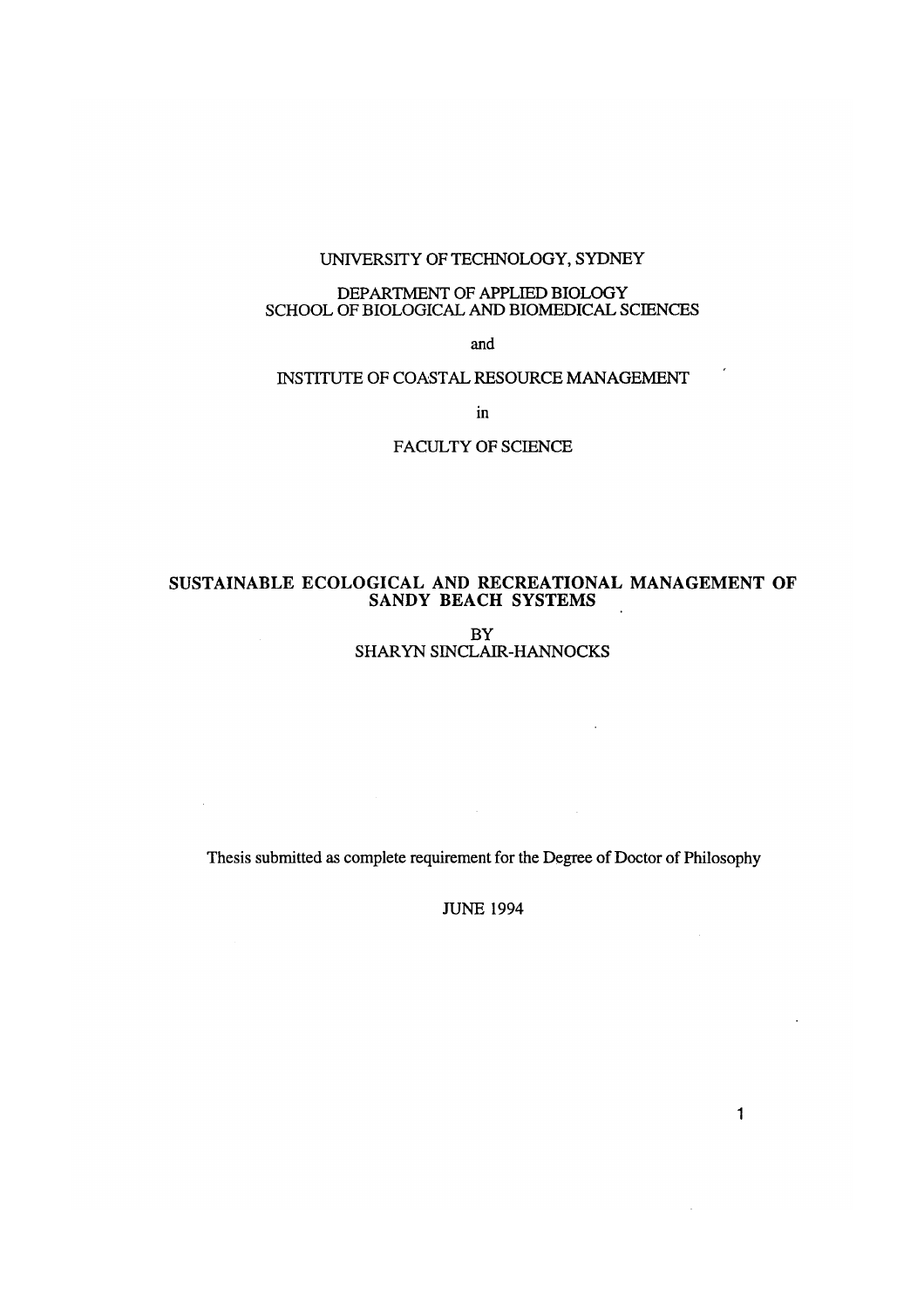### STATEMENT OF ORIGINALITY

Except where acknowledged, this thesis is my own original work, including photography.

 $\ddot{\phantom{0}}$ 

 $\ddot{\phantom{a}}$ 

Sharp Sindov-Hamnock,

SHARYN SINCLAIR-HANNOCKS

This thesis is printed on 100% recycled paper

 $\mathcal{L}$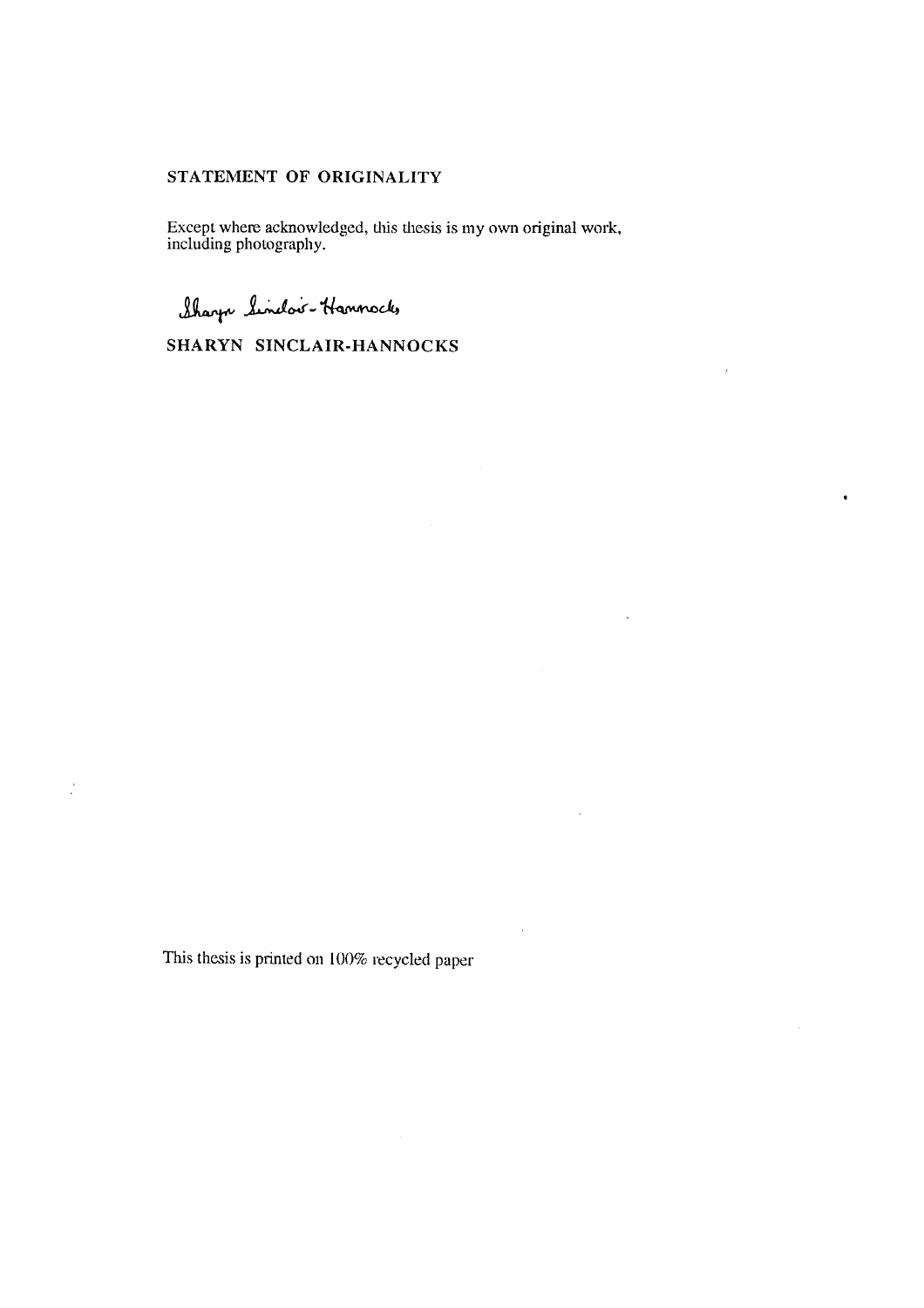To see a world in a grain of sand William Blakc, *Auguries of Innocence* 

 $\chi$ 







3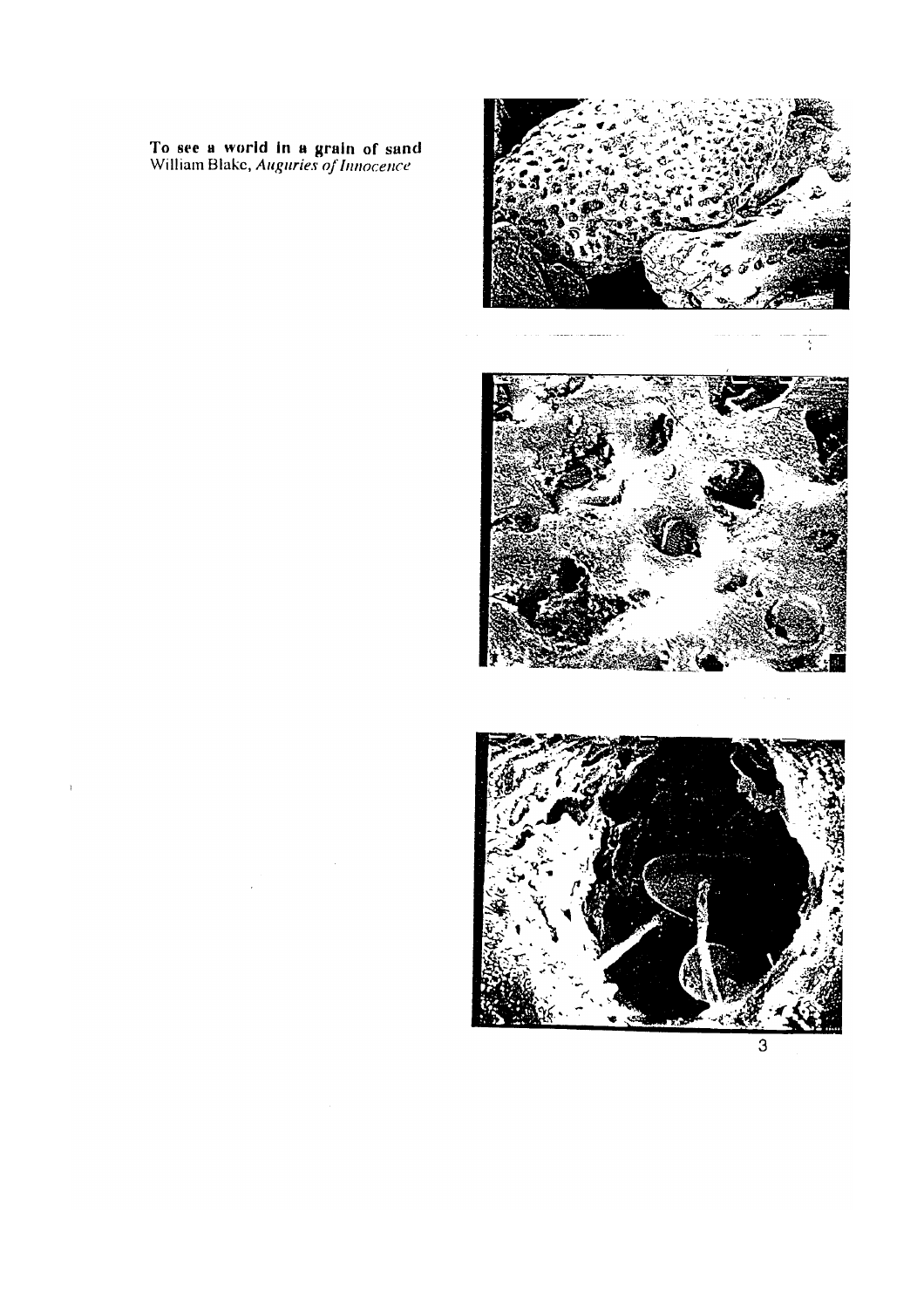#### *ACKNOWLEDGEMENTS*

The initial stages of this doctoral research were supervised by Professor R Bigalke and Dr H van Hensbergen of the Department of Nature Conservation, and Professor A Taljaard of the Department of Outdoor Recreation, all within the Forestry Faculty of the University of Stellenbosch, Cape Province, South Africa. Their advice and encouragement; knowledge of sandy beach ecological and recreational research in South Africa, and in northern hemisphere countries such as the U.K., Netherlands and Spain; and interest in the application of ecological principles to beach recreation monitoring and management, are gratefully acknowledged.

During the Durban-based fieldwork, assistance was received from Ms G Matthews of the Mathematics-Statistics Department, and Dr D Roberts, first of the Biology and then of the Geography/Environmental Studies Department, within the University of Natal, Durban; staff of various sections of the Durban City Council, (including Parks, Recreation and Beaches, Engineering, Planning, Legal, Environmental, Estates, Treasury, Health, Library, Museums, and Committees); members of many Council Committees (including Management, Environmental, Amenities, Planning, General Services, Transportation, Beach and City Steering, and Beach and City Technical Working Group); Professor A de Freitas and Mr R van der Elst of the Oceanographic Research Institute; Mrs B Davis and Dr G Cliff of the Natal Sharks Board; Mr F Junor of the Natal Parks Board; staff of the Natal Provincial Administration; and a number of other professional, academic, research, and management colleagues in Natal, the Cape and Transvaal provinces.

During the Sydney-based fieldwork, assistance and advice were received from Associate Professor KR Brown, Mrs F Unver, Ms S Scholfield, Mr G Baker, Mrs J Taverner, Ms N Richardson, Ms A Pulkownik, Mr P Ralph, Ms D D'arcy, Mr P Jones, Mr J Renwick, and other staff of the Department of Applied Biology, in the School of Biological and Biomedical Sciences; from Professors R Robertson and A Veal, Mr A Griffin, and Mr S Wearing of the School of Leisure and Tourism, in the Faculty of Business; and from members of the UTS Institute of Coastal Resource Management, all within the University of Technology, Sydney. Processing of the beach sand samples and operation of the scanning electron microscope were carried out by Mr P Jamieson and Mr D Jamieson, of the UTS Electron Microscope Unit, who also advised on the interpretation of the micrographs and development of methodologies. Dr Mercer, formerly of the University of Sydney, provided specialist advice on diatom identification. Assistance was also received from professional staff of various coastal management agencies, research institutes, and universities in New South Wales, Victoria, Queensland and the Australian Capital Territory. Assistance in the wordprocessing of the final draft was given by Ms E Evans, Mrs F Unver, Ms A Keane and Ms C Taberner.

My supervisor at the University of Technology, Sydney, has been Assoc. Professor MD Burchett, Alternate Dean of the Faculty of Science, and former Director of the Institute of Coastal Resource Management. Her active interest, encouragement and advice; assistance in developing direction, focus, analysis and synthesis; ecological and resource management knowledge; holistic vision and ability to integrate interdisciplinary research, are particularly and gratefully acknowledged.

While Assoc. Professor Burchett was on sabattical leave, her role as supervisor was undertaken by Assoc. Professor KR Brown, Director of the Institute of Coastal Resource Management, with keen interest, attention to detail, high level of coastal resource management expertise, exacting research requirements, and no loss of supervision continuity.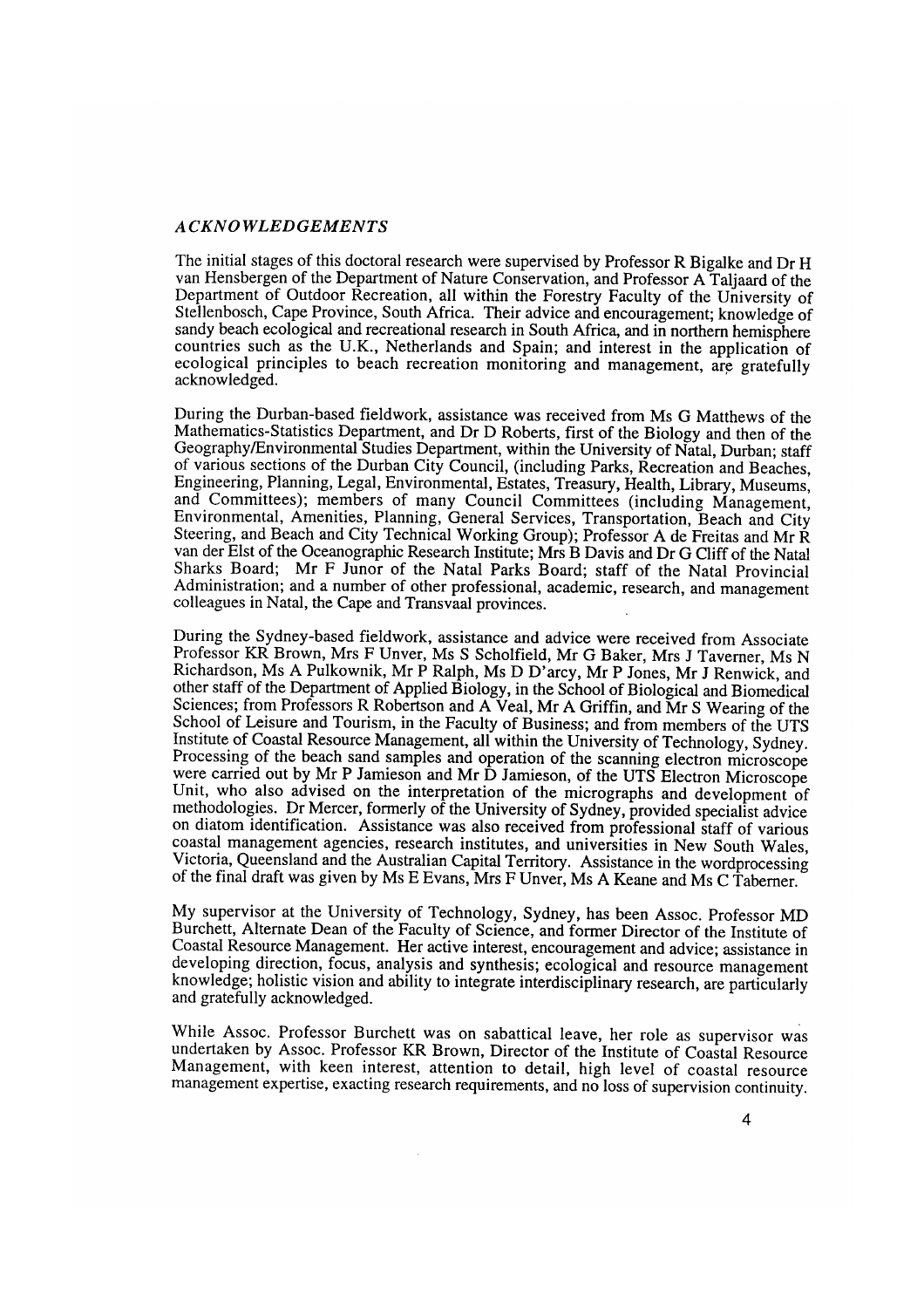This work has spanned eight years and two continents. Long-term support from both my husband, Chris Hannocks, and my daughter Karryn, has made its completion possible. In addition, Chris assisted with data colllection during every beach survey, with supplementary assistance on various occasions from Karryn, Ruth Jacobson, Mark and Shaun Hannocks, and Leone Berjak.

The Sydney fieldwork and the writing of this document were supported by a Wemer Postgraduate Scholarship. This is the first doctoral thesis presented within the newlyestablished Institute of Coastal Resource Management of the University of Technology, Sydney.

 $\mathcal{L}$ 

 $\ddot{\phantom{a}}$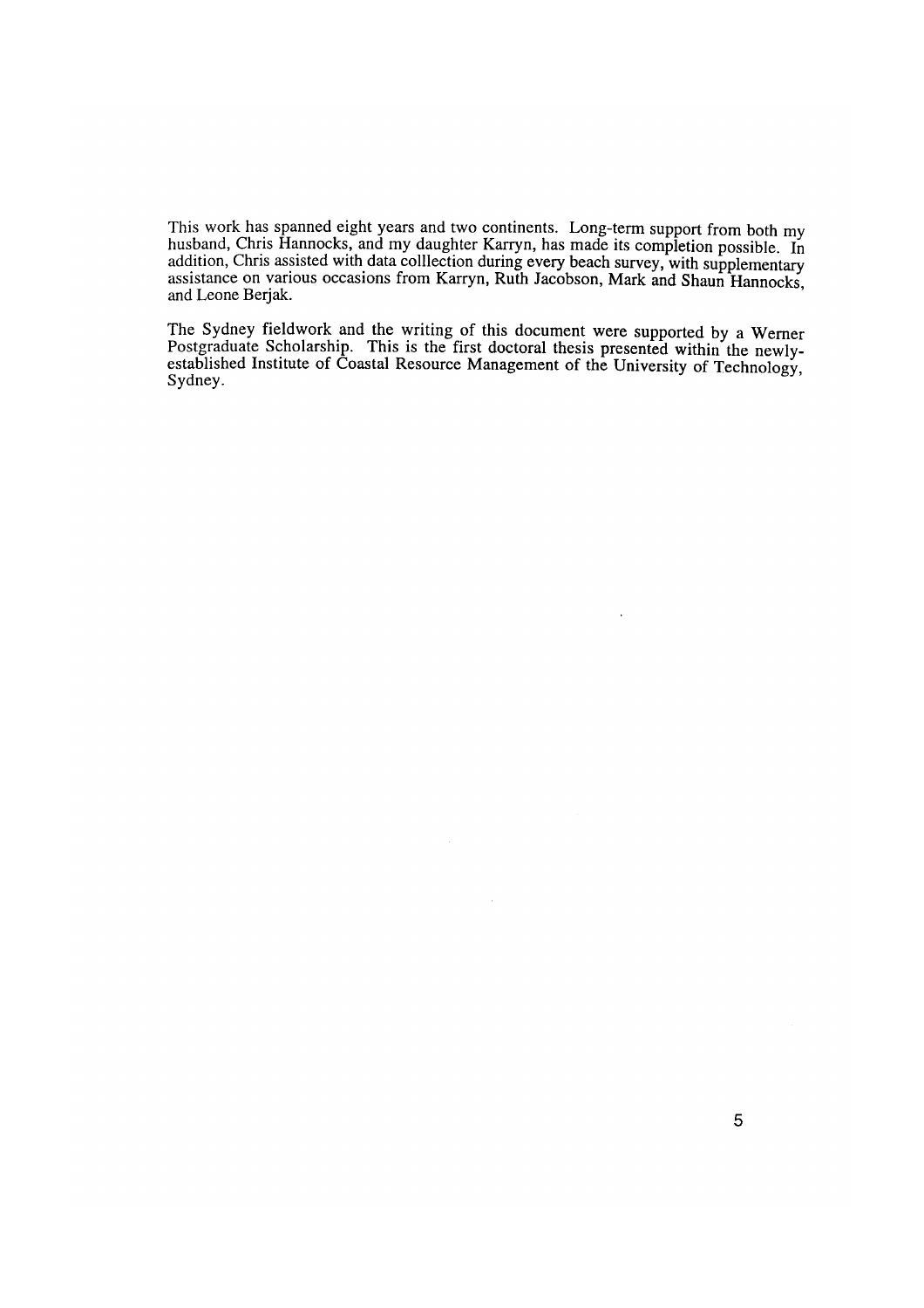#### *DEDICATION*

My daughter, Karryn, in her\_major artwork tor her Higher School Certificate, explored on a 115  $\overline{x}$  80cm canvas the strength of her mother's lifelong relationship with the beach. Karryn's work was influenced by  $photography$  of her mother as a teenager,  $suming$ , tanning, and bodysurfing on Addington Beach in Durban, unaware at the time that she would later conduct research into the ecology, recreation and management of Durban's beaches, and undertake the professional role of Durban's first Environmental Officer and Head of Environmental Management.

Karrvn was even born in a hospital on Durban's Addington beachfront. Her mother as a girl, the beach, her birth, and events or her own life are all interwoven symbolically in her painting. She uses the patterning on the girl's bathing costume to connect all the elements: the girl, the car, the hospital building, the waves, and in reverse, the beach sand. Karryn did not realise, at the time of creating the painting, that this reversepatterning would reflect the nature of beach sand grains. as seen at micro-level in the course of this research. The scale-like patterning in the foreground wave merges with the girl, suggesting a fish or 'mermaid' transformation that symbolises a close relationship with the marine habitat. For Karryn, her Aquanan mother is at one with sand, sea, surf and sun.

This thesis is dedicated to Karryn and to my husband, Chris. As a conservation manager of manne reserves and coastal areas. Chris has given professional input to all aspects of this research, and assisted with editing and proofreading of the document. As a lifelong surfer and scuba diver, he has his own strong personal relationship with the beach and the sea. He has supported both Karryn and I through our major works, the painting and the thesis, with long-suffering love, abundant humour, and endless cups of tea.



6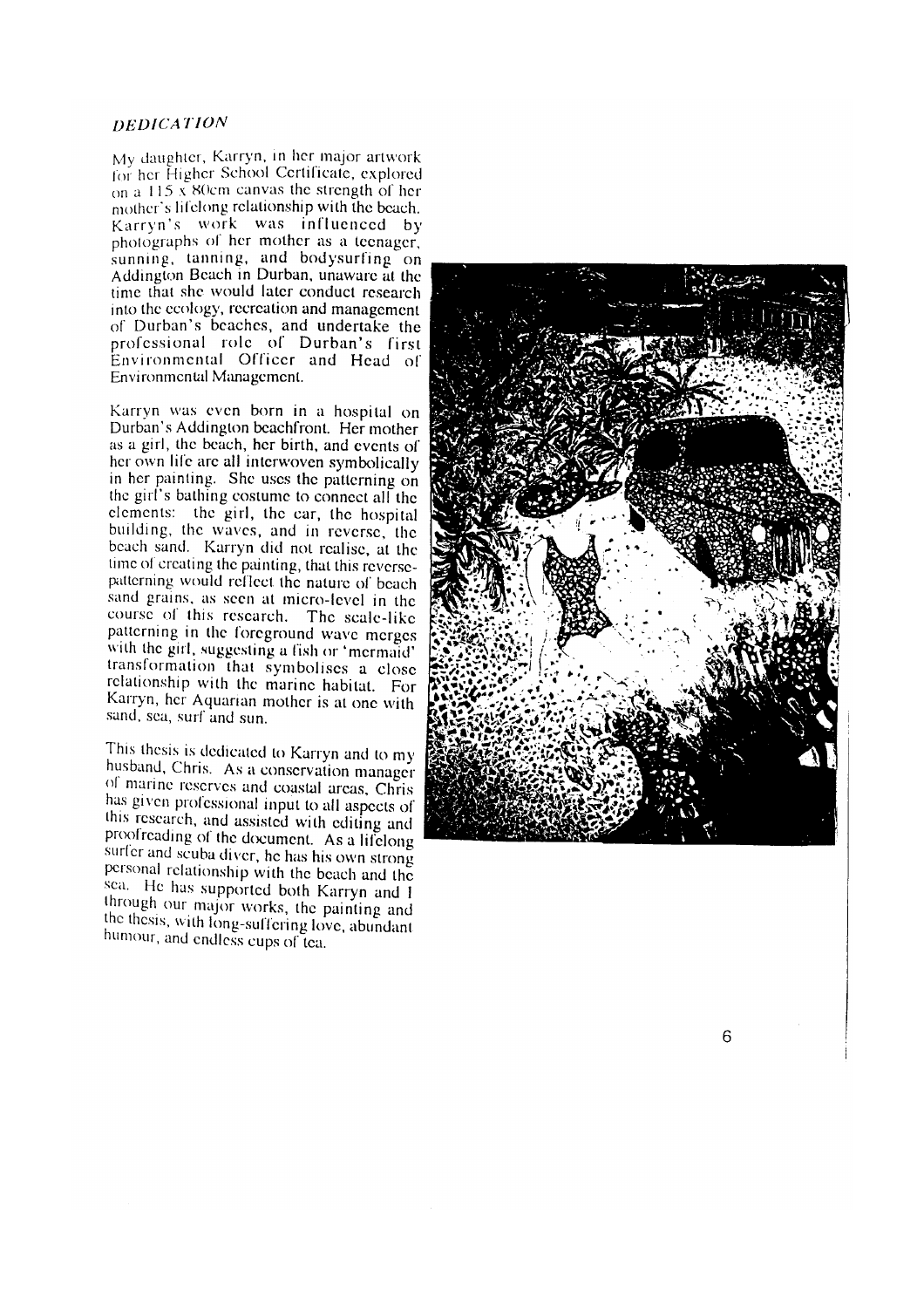#### ABSTRACT

Sandy beaches are a primary focus of recreational and other pressures from growing coastal populations, and are major natural and economic assets for national and international tourism, but have not received adequate research attention prior to this study. Although the limited ecological research to date indicates that the nearshore volumes of sandy beach systems may be as biologically productive as estuaries and wetlands, the management of sandy beaches has not been based on ecological or sustainability principles.

In this study, the principles and goals of ecologically sustainable developmen't (ESD) are applied in investigations designed to develop improved ecological and recreational management of metropolitan sandy beach ecosystems, whereby ecological functions are maintained simultaneously with recreational and related uses.

The conventional view that sandy beaches are resilient to recreational use, and are more likely to be seriously impacted by other forms of human activity, seems to have precluded serious research investigation of questions such as: what are the responses of both beach biota and human users to environmental variables influencing the system; what are the simultaneous levels, distributions and diversity of beach biota in relation to levels, distributions and categories of beach users; and what ecological impacts are likely from human beach use on biota at points of interaction, temporally and spatially?

From the first section of the project, it has been shown that our present understanding of the functions, processes and responses to human disturbances of sandy beach ecosystems is extremely poor, compared with that of rock platforms. New methodologies have been developed in the current study for experimental investigations into aspects of sandy beach ecology and recreational use which have never previously been considered. Relationships between environmental variables and categories of beach use have been quantified, and show promise for use in predictive modelling to guide management.

Current approaches to the management of sandy beaches and beach recreation, as aspects of environmental and coastal resource management, were then critically examined. The structures, functions and decision-making procedures of the major spheres of government, and their management agencies, were evaluated and found to provide inherent obstacles to effective ecological and recreational management of ecosystems. Coastal resource and beach management by public agencies were assessed for Durban and Sydney. Comparative analysis has provided information that can be used to develop guidelines for integrated ecologial and recreational management of sandy beach systems.

In a synthesis of all of the above findings, a new procedural model has been constructed, for sustainable ecological and recreational management of sandy beach systems. This model is proposed as a framework for future integrated coastal resource research and management.

Note: Three published papers have been produced from the research in this study, and have been presented at conferences, being Sinclair-Hannocks and Keane (1992) at the Sydney Sister City Environmental Summit; Sinclair-Hannocks (1993) at the World Leisure and Recreation Association Congress; and Tsang and Sinclair-Hannocks (1993) at the Local Government and Environment Conference.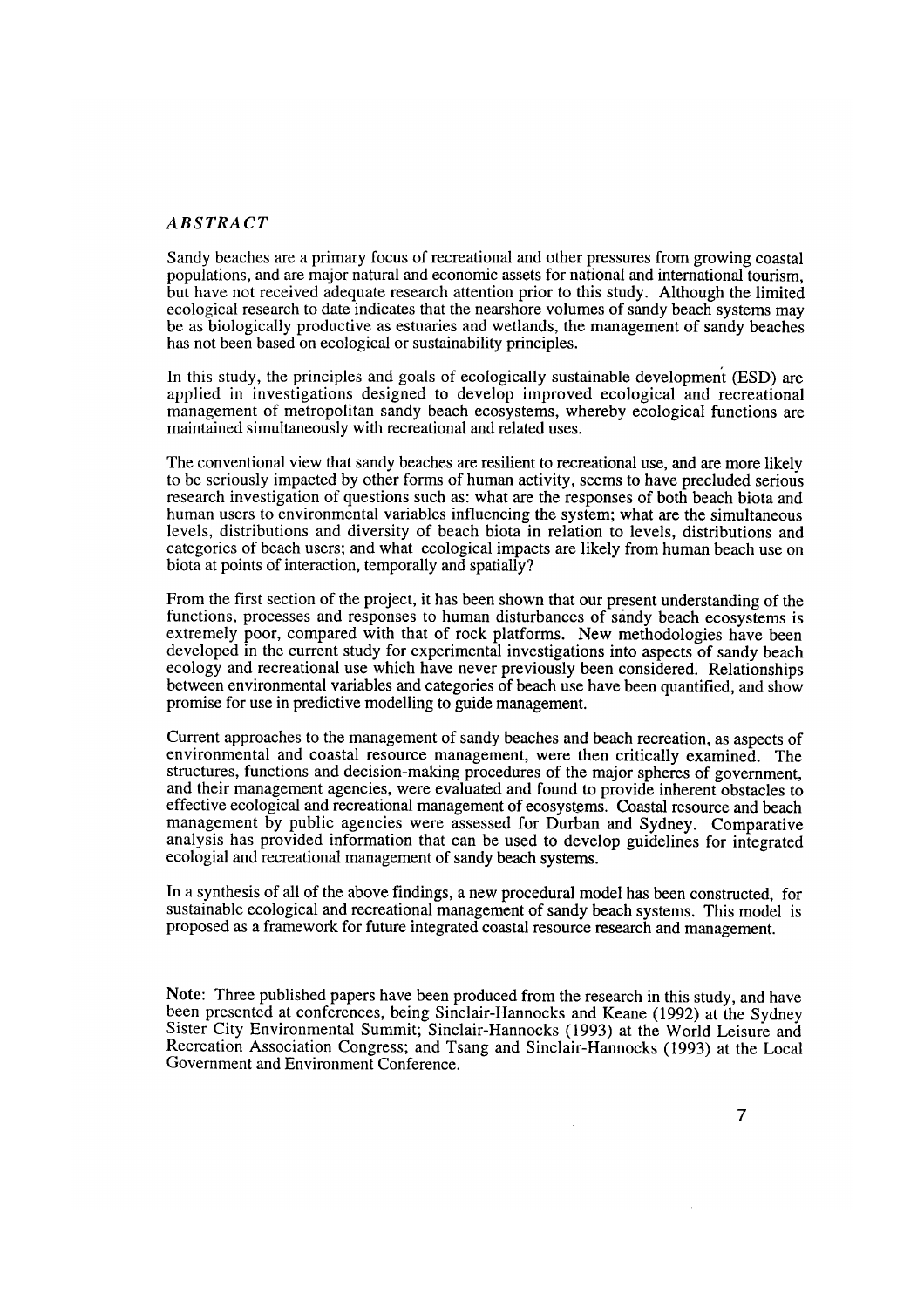### SUMMARY OF CONTENTS

### *SECTION A: INTRODUCTION*

| Chapter 1        | Sandy beach research and management:                | Pages      |
|------------------|-----------------------------------------------------|------------|
|                  | issues and needs                                    | $1.1 - 10$ |
| <b>Chapter 2</b> | <b>Experimental and case study locations</b>        | $2.1 - 4$  |
| Chapter 3        | Study structure, process and research<br>objectives | $3.1 - 5$  |
|                  |                                                     |            |

## *SECTION B: ECOLOGY OF SANDY BEACH SYSTEMS*

| Chapter 4 | Management review: ecology             | $4.1 - 38$ |
|-----------|----------------------------------------|------------|
| Chapter 5 | Experimental studies: ecology          | $5.1 - 5$  |
| Chapter 6 | Results: abiotic and biotic components | $6.1 - 19$ |
| Chapter 7 | <b>Discussion</b>                      | $7.1 - 12$ |

## *SECTION C: RECREATIONAL USE OF SANDY BEACH SYSTEMS*

| Chapter 8        | Management review: recreational use    | 8.1-44      |
|------------------|----------------------------------------|-------------|
| <b>Chapter 9</b> | Experimental studies: recreational use | $9.1 - 11$  |
| Chapter 10       | Results: beach users, weather and time | $10.1 - 12$ |
| Chapter 11       | <b>Discussion</b>                      | 11.1-14     |

# *SECTION D: MANAGEMENT OF SANDY BEACH SYSTEMS*

| Chapter 12 | Management review: environmental, coastal |             |
|------------|-------------------------------------------|-------------|
|            | and beach management                      | $12.1 - 34$ |
| Chapter 13 | Management case study: Durban/Natal       | $13.1 - 25$ |
| Chapter 14 | Management case study: Sydney/New         |             |
|            | <b>South Wales</b>                        | $14.1 - 29$ |

Chapter 15 Discussion 15.1-16

#### *SECTION E: INTEGRATED SUMMARY, CONCLUSIONS AND RECOMMENDATIONS*

| Chapter 16        | Sustainable ecological and recreational<br>management of sandy beach systems | $16.1 - 10$        |
|-------------------|------------------------------------------------------------------------------|--------------------|
| <b>REFERENCES</b> |                                                                              | R <sub>1</sub> -45 |

*APPENDIX 1*  A1-35

8

 $\sim 10^{-10}$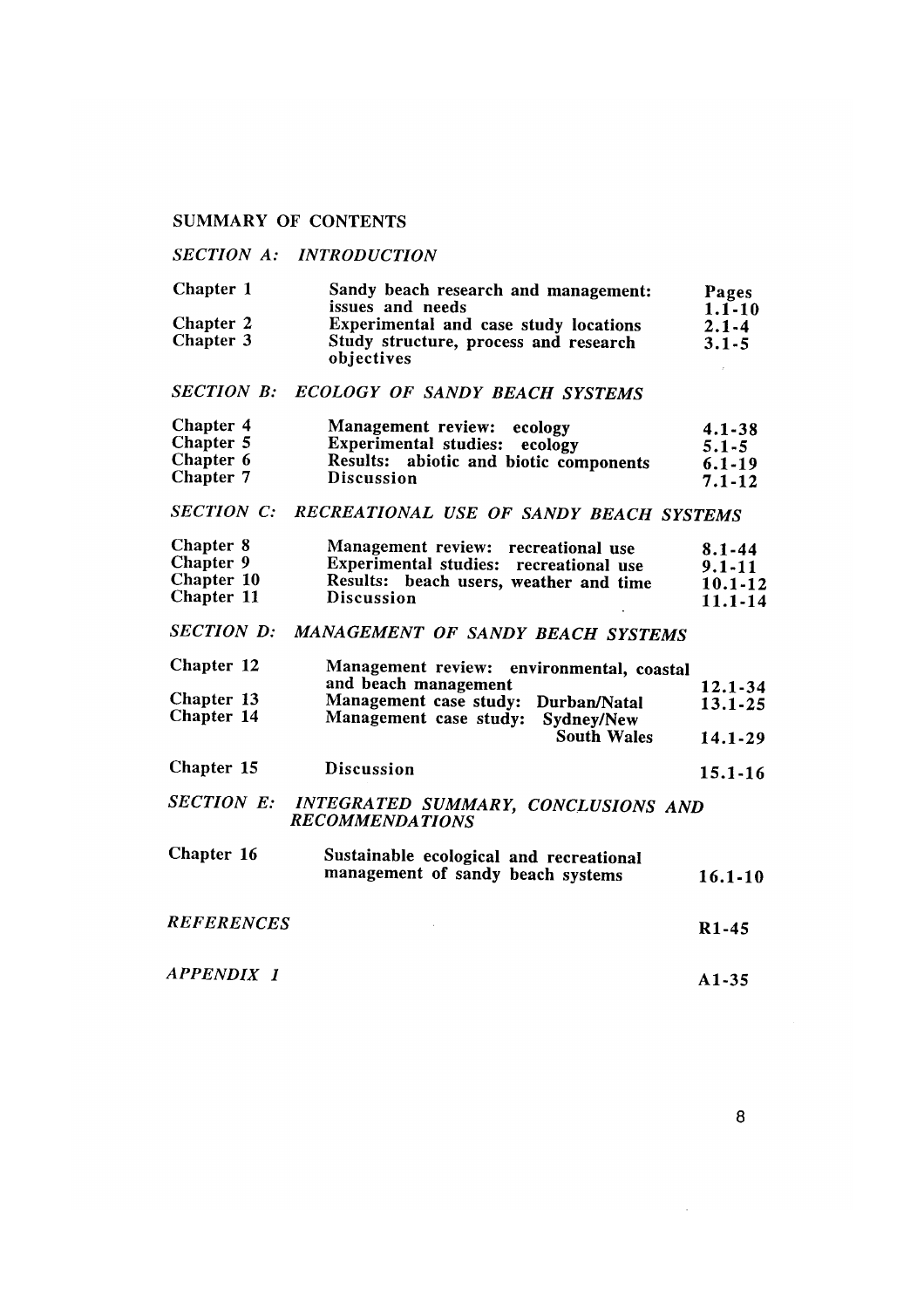### *CONTENTS*

# *SECTION A: INTRODUCTION*

- 1.1 The need for an interdisciplinary approach
- 1.2 The need for an international comparative approach
- 1,3 Linkages between sandy beach ecosystems, recreational use and management, in the South African and Australian contexts
- 1.4 Overall project aim

#### 2. EXPERIMENTAL AND CASE STUDY LOCATIONS 2.1-4

- 2.1 The study sites: Durban and Sydney
- 2.2 Recent natural and social environmental changes in Durban and Sydney
- 3. STUDY STRUCTURE, PROCESS, AND RESEARCH OBJECTIVES 3.1-5
- 3.1 3.2 Structure and process
	- Research objectives, key questions and hypotheses
		- 3.2.1 Objective 1
			- 3.2.2 Objective 2
		- 3.2.3 Objective 3

# *SECTION B: ECOLOGY OF SANDY BEACH SYSTEMS*

#### 4 . MANAGEMENT REVIEW: ECOLOGY 4.1-38

- 4.1 Concepts: from sandy beaches to sandy beach ecosystems
- 4.2 The seach for zonation, and for the factors influencing biotic levels and distributions on sandy beaches
- 4.3 Natural environmental factors influencing biotic levels and distributions on sandy beaches 4.3.1 Biotic distributions
	- 4.3.2 Abiotic factors influencing biota
	- 4.3 .3 Biotic/biotic and biotic/abiotic interactions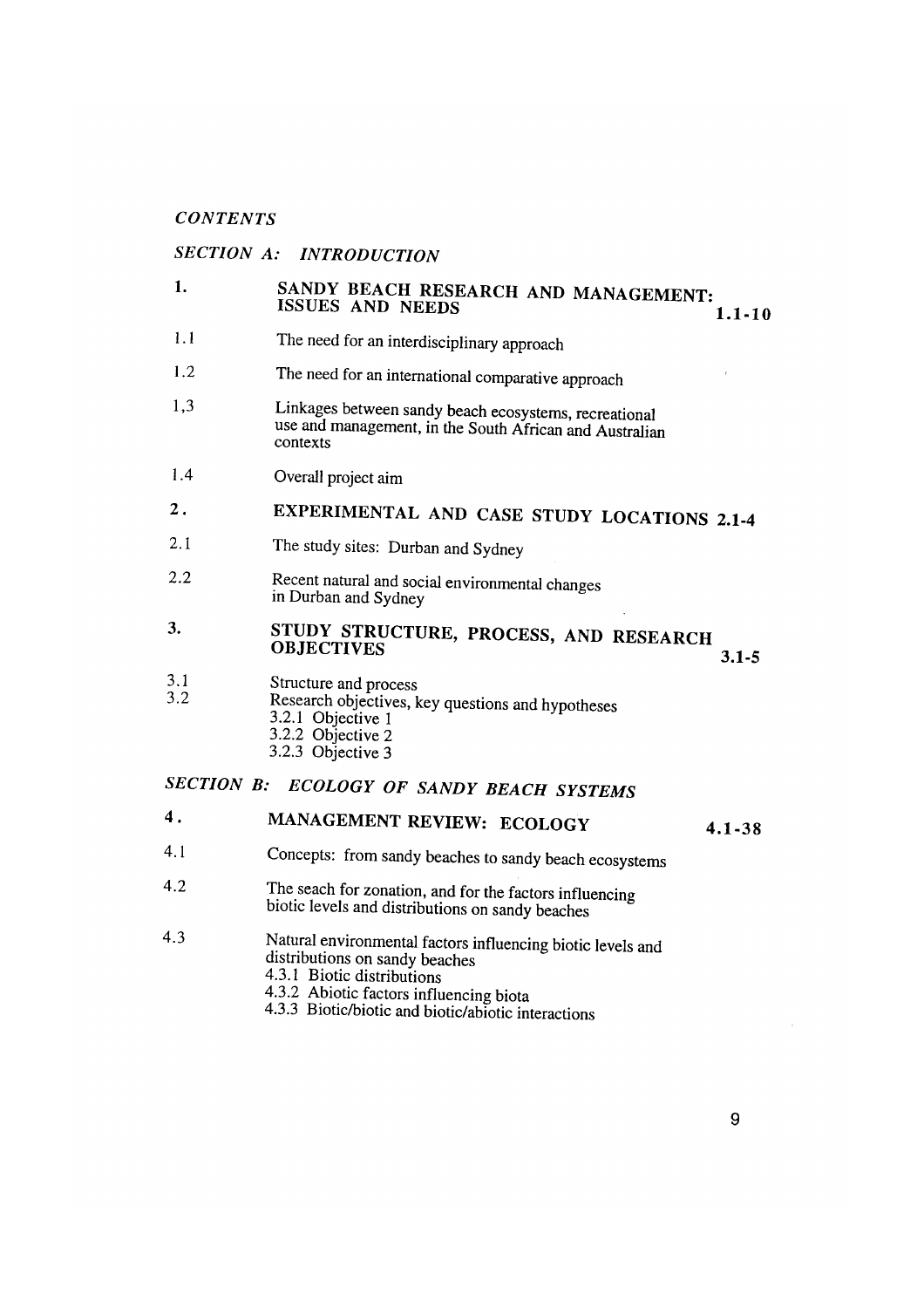| 4.4 | Social environmental factors influencing biotic levels and<br>distributions on sandy beaches<br>4.4.1 Human use factors influencing biota<br>4.4.2 Recreational use factors influencing biota                            |            |
|-----|--------------------------------------------------------------------------------------------------------------------------------------------------------------------------------------------------------------------------|------------|
| 4.5 | Previous sandy beach ecosystem research in study sites<br>4.5.1 Status of sandy beach ecological research:<br>South Africa and Australia<br>4.5.2 Natal-kwaZulu/Durban research<br>4.5.3 New South Wales/Sydney research |            |
| 4.6 | Evaluation of current status of sandy beach<br>ecological research                                                                                                                                                       |            |
| 5.  | EXPERIMENTAL STUDIES: ECOLOGY                                                                                                                                                                                            | $5.1 - 5$  |
| 5.1 | Experimental aims                                                                                                                                                                                                        |            |
| 5.2 | Methodology<br>5.2.1 Selection of survey beaches, and site descriptions<br>5.2.2 Sampling methods<br>5.2.3 Scanning electron microscopy (SEM) methods                                                                    |            |
| 6.  | RESULTS: ABIOTIC AND BIOTIC COMPONENTS 6.1-19                                                                                                                                                                            |            |
| 6.1 | Abiotic components: sand parameters                                                                                                                                                                                      |            |
| 6.2 | Biotic components<br>6.2.1 Sandy beach macrobiota<br>6.2.2 Sandy beach meio- and microbiota                                                                                                                              |            |
| 7.  | <b>DISCUSSION</b>                                                                                                                                                                                                        | $7.1 - 12$ |
| 7.1 | Abiotic components: sand parameters                                                                                                                                                                                      |            |
| 7.2 | Biotic components<br>7.2.1 Macrobiota: implications of results<br>7.2.2 Meio- and microbiota: implications of results                                                                                                    |            |
| 7.3 | Recommendations for future sandy beach ecosystem<br>research using SEM                                                                                                                                                   |            |
| 7.4 | Sandy beach ecosystem dynamics: implications and<br>recommendations<br>7.4.1 Implications<br>7.4.2 Recommendations                                                                                                       |            |
|     |                                                                                                                                                                                                                          |            |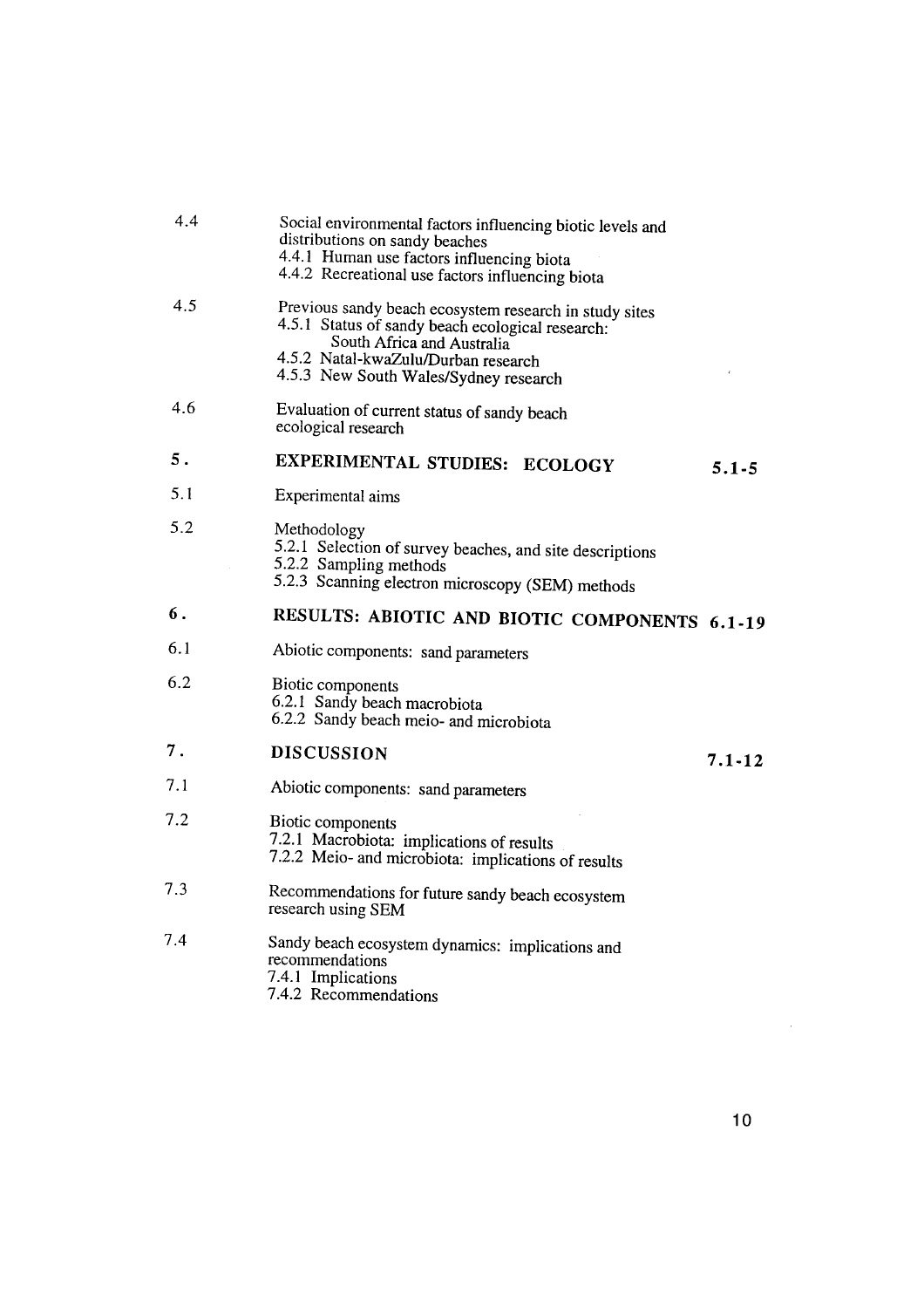# *SECTION C: RECREATIONAL USE OF SANDY BEACH SYSTEMS*

### 8. 8.1 8.2 8.3 MANAGEMENT REVIEW: RECREATIONAL USE 8.1-44 8.4 8.5 8.6 The concepts of 'leisure' and 'recreation' Recreation, tourism and ecological sustainability Natural environmental factors influencing beach user levels and distributions 8.3.I Abiotic factors influencing beach use 8.3.2 Biotic factors influencing beach use Social environmental factors influencing beach user levels and distributions 8.4.I Social factors influencing beach use 8.4.2 Economic factors influencing beach use 8.4.3 Time factors influencing beach use 8.4.4 Cultural and political factors influencing beach use Reviews of sandy beach recreation research in study sites 8.5.1 Previous surveys: Durban 8.5.2 Previous surveys: Sydney/Cronulla Evaluation of sandy beach recreational use research 9. EXPERIMENTAL STUDIES: RECREATIONAL USE 9.I 9.2 Experimental aims Methodology 9.2.1 Selection of survey beaches, and site descriptions 9 .2.2 Classification of recreational uses of beaches 9.2.3 Sampling methods 9.2.4 Statistical analyses 10. RESULTS: BEACH USERS, WEATHER AND TIME 10.1 Influence of season on beach use 10.1.1 Seasonal fluctuations in beach users 10.1.2 Seasonal fluctuations in air temperature 10.2 Influence of day type on beach use 10.2.1 Day type-users over annual cycle 10.2.2 Day type-users over three summers 10.3 Relationships among categories of beach users 10.4 Predictive relationships from sampling 10.4.1 From transect samples and an entire beach 9.1-11 10.1-12

10.4.2 From one survey beach and other metropolitan beaches

11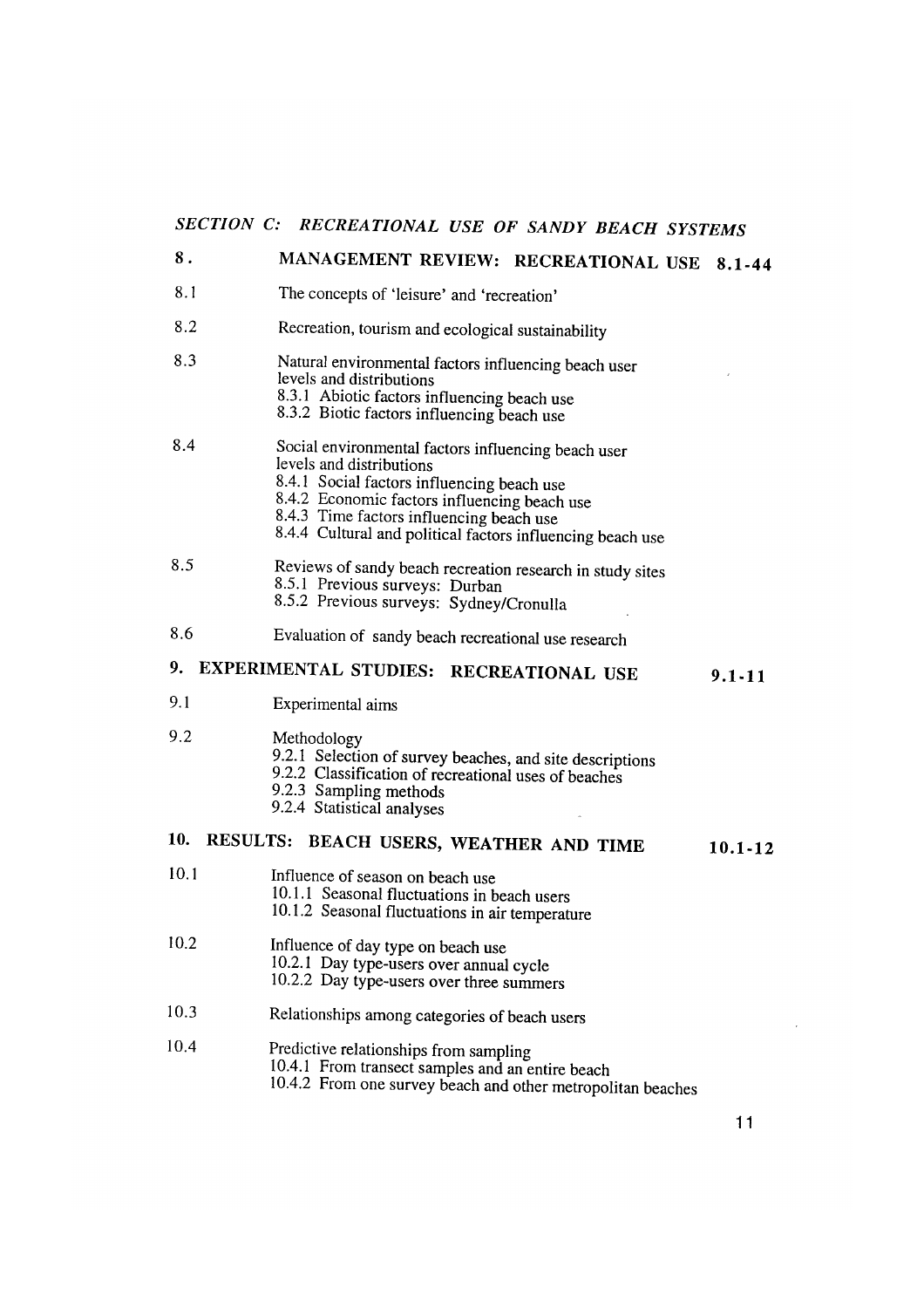| 10.5                                         | Influence of daily time and tide factors on beach use<br>10.5.1 Beach use and weather factors on a daily cycle<br>10.5.2 Tidally-induced variations in beach width                                                                                                                                                                                                                                                |  |
|----------------------------------------------|-------------------------------------------------------------------------------------------------------------------------------------------------------------------------------------------------------------------------------------------------------------------------------------------------------------------------------------------------------------------------------------------------------------------|--|
| 10.6                                         | Influence of air temperature on beach use<br>10.6.1 Relationship between total beach users and<br>air temperatures over one summer<br>10.6.2 Relationship between total beach users and<br>air temperatures over full annual cycle<br>10.6.3 Relationship between total beach users and<br>air temperatures over three summers<br>10.6.4 Comparison between beach use over annual<br>cycle and over three summers |  |
| 10.7                                         | Relationships between multiple weather/abiotic factors<br>over annual cycle and three summers                                                                                                                                                                                                                                                                                                                     |  |
| 10.8                                         | Comparative data for Sydney/Cronulla beaches                                                                                                                                                                                                                                                                                                                                                                      |  |
| 10.9                                         | Summary                                                                                                                                                                                                                                                                                                                                                                                                           |  |
| 11.                                          | <b>DISCUSSION</b><br>$11.1 - 14$                                                                                                                                                                                                                                                                                                                                                                                  |  |
| 11.1                                         | Introduction                                                                                                                                                                                                                                                                                                                                                                                                      |  |
| 11.2                                         | Recreational use findings                                                                                                                                                                                                                                                                                                                                                                                         |  |
| 11.3                                         | Relationships between total beach users and air temperature                                                                                                                                                                                                                                                                                                                                                       |  |
| 11.4                                         | Evaluation of meteorological data                                                                                                                                                                                                                                                                                                                                                                                 |  |
| 11.5                                         | Evaluation of beach recreational use classification                                                                                                                                                                                                                                                                                                                                                               |  |
| 11.6                                         | Recreational carrying capacity of beaches                                                                                                                                                                                                                                                                                                                                                                         |  |
| 11.7                                         | Sandy beach recreational use dynamics: evaluation and<br>recommendations                                                                                                                                                                                                                                                                                                                                          |  |
| SECTION D: MANAGEMENT OF SANDY BEACH SYSTEMS |                                                                                                                                                                                                                                                                                                                                                                                                                   |  |
| 12.                                          | MANAGEMENT REVIEW:<br>ENVIRONMENTAL, COASTAL<br>AND BEACH MANAGEMENT<br>$12.1 - 34$                                                                                                                                                                                                                                                                                                                               |  |
| 12.1                                         | Coastal zones, ecotones and ecosystem resources<br>12.1.1 The notion of the coastal 'zone', as a framework<br>for management<br>12.1.2 The notion of coastal resource management<br>12.1.3 The management of sandy beaches as a set of<br>coastal resources<br>12.1.4 From coastal management to integrated<br>coastal resource management                                                                        |  |

 $\mathcal{L}_{\mathcal{L}}$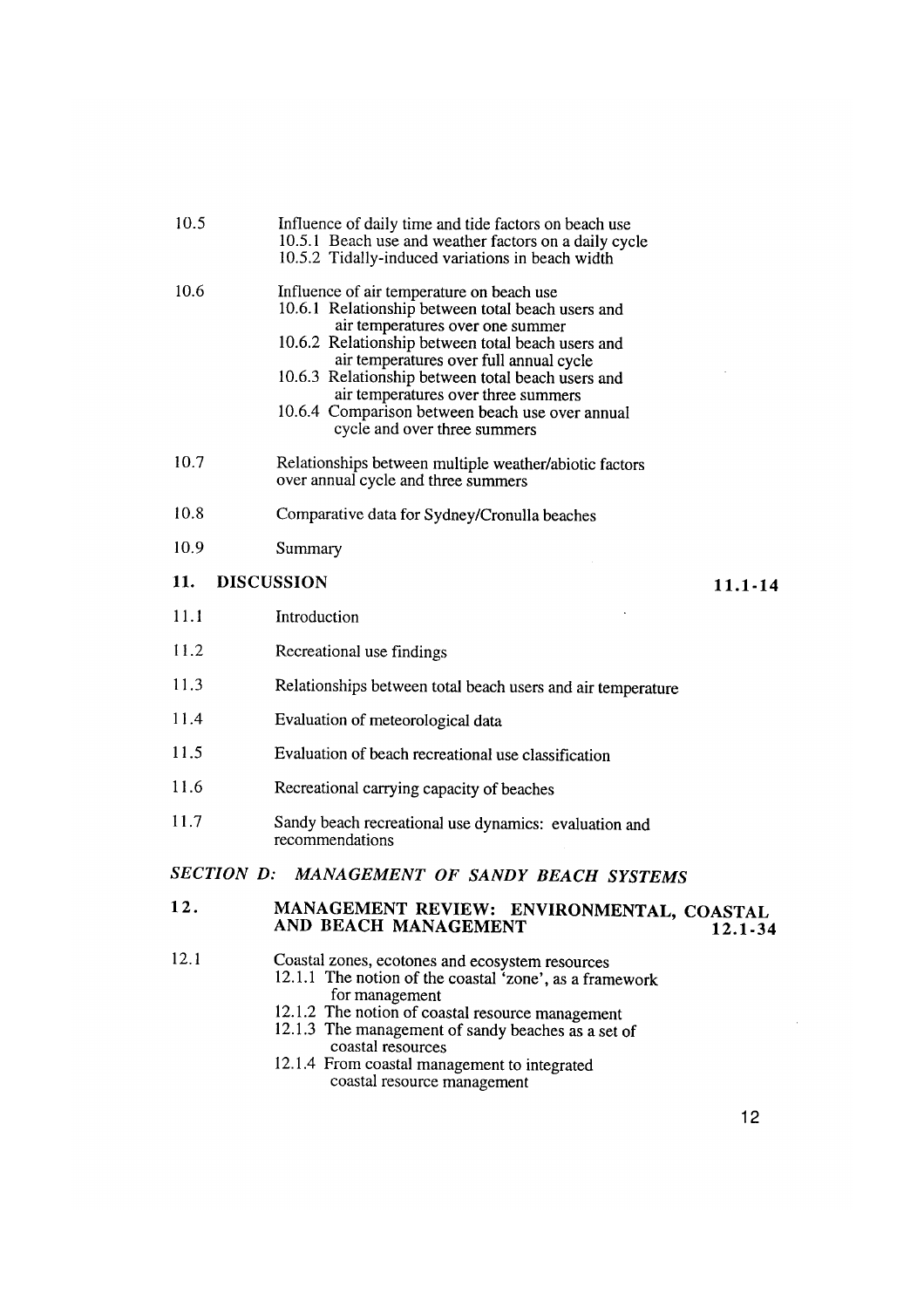| 12.2 | Resource management by public agencies within<br>national, state/provincial and local government spheres<br>12.2.1 Existing management structures, and the changing<br>role of local government in resource management<br>12.2.2 Critique of existing resource management<br>structures and procedures<br>12.2.3 Alternative strategies and structures:<br>from hierarchical to organic management                                                                                                                                                                                                                                                                                                                                                           |
|------|--------------------------------------------------------------------------------------------------------------------------------------------------------------------------------------------------------------------------------------------------------------------------------------------------------------------------------------------------------------------------------------------------------------------------------------------------------------------------------------------------------------------------------------------------------------------------------------------------------------------------------------------------------------------------------------------------------------------------------------------------------------|
| 12.3 | Natural environmental factors influencing coastal and<br>beach management by public agencies<br>12.3.1 Abiotic and biotic factors influencing management                                                                                                                                                                                                                                                                                                                                                                                                                                                                                                                                                                                                     |
| 12.4 | Social environmental factors influencing coastal and beach<br>management by public agencies<br>12.4.1 Socio-political factors influencing management<br>12.4.2 Economic factors influencing management                                                                                                                                                                                                                                                                                                                                                                                                                                                                                                                                                       |
| 12.5 | Evaluation of current status of environmental, coastal<br>and beach management research                                                                                                                                                                                                                                                                                                                                                                                                                                                                                                                                                                                                                                                                      |
| 13.  | MANAGEMENT CASE STUDY: DURBAN/NATAL 13.1-25                                                                                                                                                                                                                                                                                                                                                                                                                                                                                                                                                                                                                                                                                                                  |
| 13.1 | Spheres of government and public agencies relevant to<br>environmental, coastal and beach management in South Africa                                                                                                                                                                                                                                                                                                                                                                                                                                                                                                                                                                                                                                         |
| 13.2 | Development of coastal 'zone' and coastal management<br>concepts in South Africa                                                                                                                                                                                                                                                                                                                                                                                                                                                                                                                                                                                                                                                                             |
| 13.3 | Sandy beach management within protected conservation<br>areas in South Africa                                                                                                                                                                                                                                                                                                                                                                                                                                                                                                                                                                                                                                                                                |
| 13.4 | Environmental, coastal and beach management by local<br>government in Durban and Natal to 1990<br>13.4.1 Metropolitan role of city council<br>13.4.2 Influence of national Environment Conservation<br>Act and coastal regulations on coastal management in<br>Durban<br>13.4.3 Influence of national Seashore Act on<br>beach management in Durban<br>13.4.4 Beach management based on zoning, through Durban's<br>beach by-laws<br>13.4.5 More flexible beach management, through Durban's<br>seashore regulations<br>13.4.6 Beach renourishment: sandpumping and pier redesign<br>13.4.7 Durban's beachfront redevelopment programme<br>13.4.8 Durban Metropolitan Open Space System (DMOSS)<br>13.4.9 The Durban beach recreation controversy, 1987-1990 |
| 13.5 | Evaluation of Durban case study experience                                                                                                                                                                                                                                                                                                                                                                                                                                                                                                                                                                                                                                                                                                                   |

 $\mathcal{L}^{\text{max}}_{\text{max}}$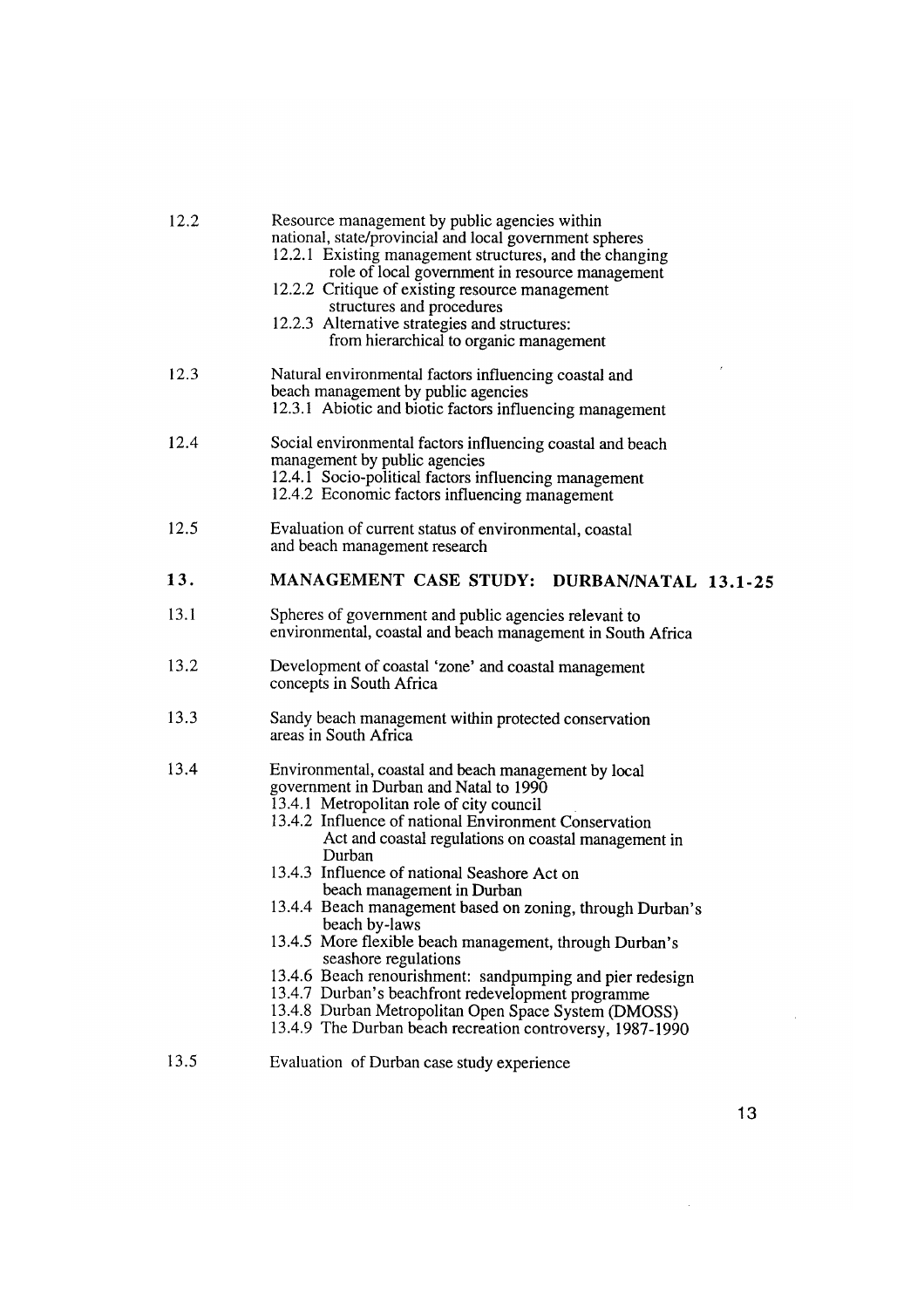## 14. MANAGEMENT CASE STUDY: SYDNEY/NEW SOUTH WALES 14.1-29

- 14.1 Spheres of government and public agencies relevant to environmental, coastal and beach management in Australia
- 14.2 Development of coastal 'zone' and coastal management concepts in Australia
- 14.3 Sandy beach management within protected conservation areas in Australia
- 14.4 Environmental, coastal and beach management by local government in Sydney and NSW to 1993 14.4.1 Changes in metropolitan councils' approaches to beach management
	- 14.4.2 State guidelines to influence local government coastal and beach management
	- 14.4.3 The Sydney beach recreation controversy: beach and water quality issues
	- 14.4.4 New South Wales Coastal Policy
	- 14.4.5 Regional groupings of local governments, including coastal councils
	- 14.4.6 Local government reform
- 14.5 Evaluation of Sydney case study experience

# 15. DISCUSSION 15.1-16

- 15.1 Government structures as reasons for slow progress towards integrated coastal resource management
- 15.2 The need for replacement of zone concepts and zoning-related methodologies
- 15.3 The need for new agencies with environmental and coastal resource management mandates
- 15.4 The need for new structures and procedures for public agency management
- 15.5 The need to upgrade the status of research into management of sandy beach ecosystems and their recreational use, in both protected natural and metropolitan locations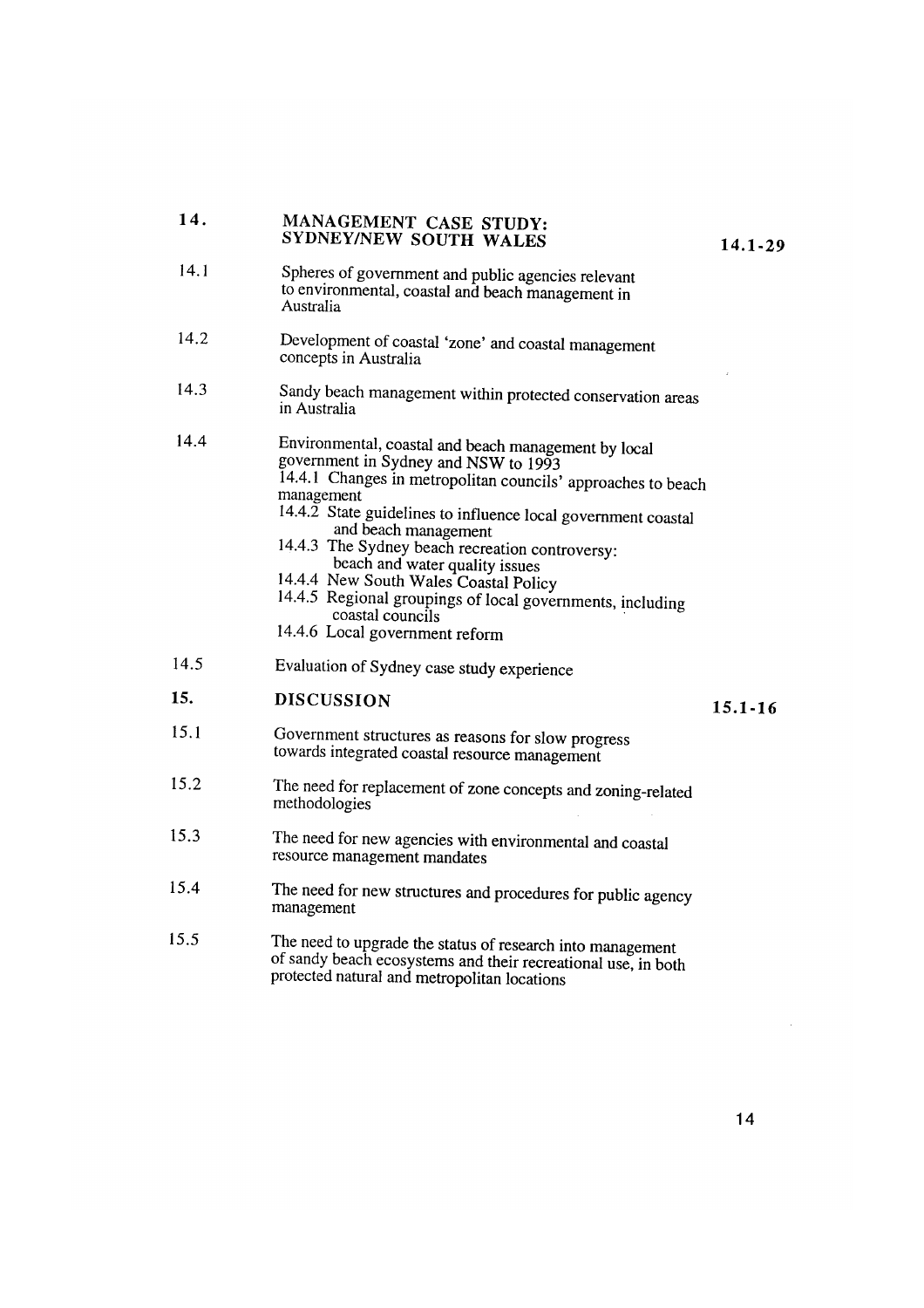# *SECTION E: INTEGRATED SUMMARY, CONCLUSIONS AND RECOMMENDATIONS*

# 16. SUSTAINABLE ECOLOGICAL AND RECREATIONAL MANAGEMENT OF SANDY BEACH SYSTEMS **16.1-10**

| 16.1              | Summary of study findings<br>16.1.1 Ecology of sandy beaches<br>16.1.2 Recreational use of sandy beaches<br>16.1.3 Management of sandy beaches | ź.                 |
|-------------------|------------------------------------------------------------------------------------------------------------------------------------------------|--------------------|
| 16.2              | Relationship between integrated coastal resource management<br>and sandy beach management                                                      |                    |
| 16.3              | Integrating model                                                                                                                              |                    |
| 16.4              | Guidelines for sustainable ecological and recreational<br>management of sandy beach ecosystems                                                 |                    |
| <b>REFERENCES</b> |                                                                                                                                                | R <sub>1</sub> -52 |
| <b>APPENDIX</b>   |                                                                                                                                                | $A1-35$            |
| A1                | Media coverage of Durban beach recreation issues, 1987-1990                                                                                    |                    |

 $\bar{z}$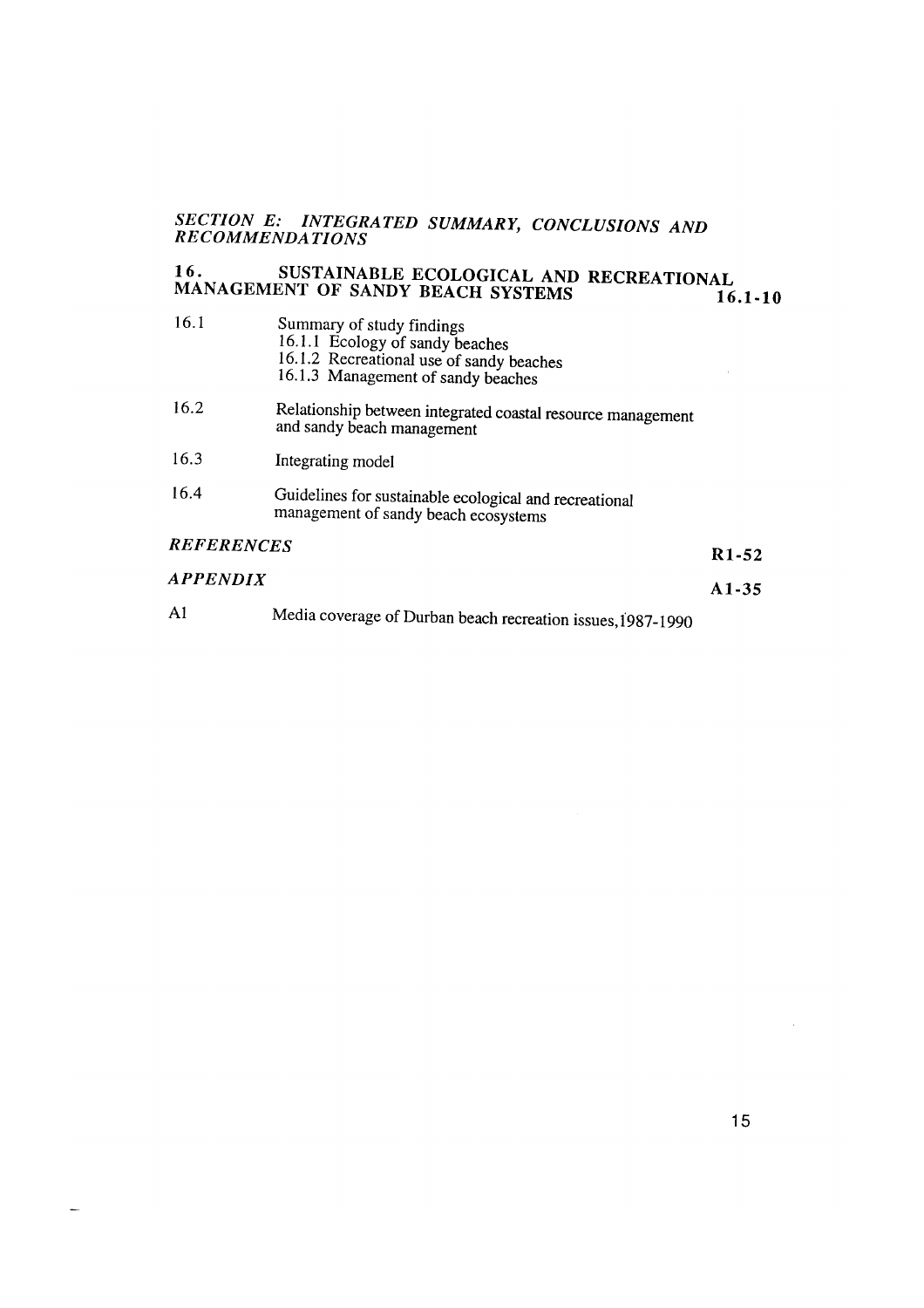### *FIGURES*

Photography by S Sinclair-Hannocks (SSH) and Electron Microscope Unit (EMU), University of Technology, Sydney

## CHAPTER 2 Pages 2.1-4

- 2.1 Durban coastline and study area, in relation to Natal and South Africa (from Fleischack, 1985) 2.2 Sydney coastline and study area, in relation to New South Wales and Australia (from Australian Littoral Society, 1977) 2.3 Aerial photograph of Durban central beachfront (photo: SSH)<br>2.4 Aerial photograph of urban settlement in Sydnau (photo: SSH) 2.4 Aerial photograph of urban settlement in Sydney (photo: SSH)<br>2.5 Cliffed central coastline of metropolitan Sydney (photo: SSH)
- 2.5 Cliffed central coastline of metropolitan Sydney (photo: SSH)
- Cronulla beachfront, in the south of Sydney metropolitan area, during summer (photo: SSH)
- 2.7 Manly beachfront, in the north of Sydney metropolitan area, during winter (photo: SSH)

# CHAPTER 3 Pages 3.1-5

3.1 Model of study process followed, towards integrated coastal resource management

# CHAPTER 4 Pages 4.1-38

4.1 Sandy beach ecosystem, including role of sandy beach in nursery, filtration and nutrient recycling functions (modified from McLachlan, 1983a).

# CHAPTER 5 Pages 5.1-5

5.1 Use of neutron probe instrumentation in Durban beach survey (photo: SSH)

## CHAPTER 6 Pages 6.1-19

- 
- 6.1 Sand sample specimen through light microscope<br>6.2 Sand grains through light microscope showing
- Sand grains through light microscope, showing quartzose (left) and opaque (right) calcareous (?) grains (photo: P Johnson)
- 6.3 Interstitial species: micrographs (a) to (d)<br>6.4 Interstitial species: micrographs (a) to (d)
- 
- $6.5$  SEM micrograph of sand sample specimen, showing smooth and pitted grains
- 6.6 Close-up of pitted sand grain<br>6.7 View inside crevice in pitted
- 6.7 View inside crevice in pitted sand grain<br>6.8 View inside sand grain crevice showing
- View inside sand grain crevice, showing microflora/microbiota community
- 6.9 Slice through sand grain showing hole network continuing inside grain<br>6.10 Close-up of sliced surface through sand grain, showing crowing private
- Close-up of sliced surface through sand grain, showing crevice network and possible spherical bacteria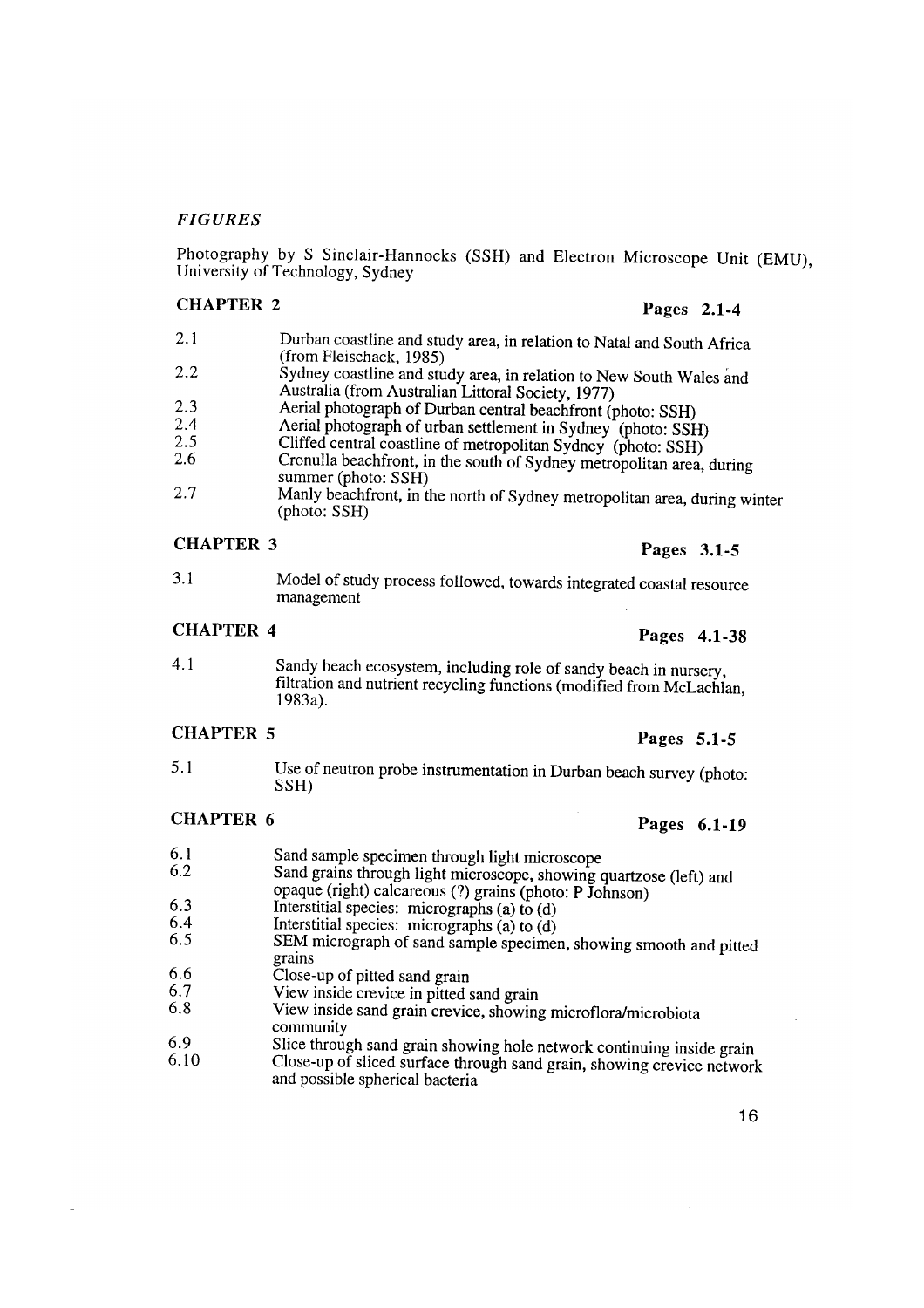- 6.II Close-up of possible spherical bacteria inside crevice network on sliced grain surface
- 6.I2 Intra-grain/intra-psammic diatom species: micrographs (a) to (t)
- 6.I3 Intra-grain/intra-psammic diatom species: micrographs (a) to (c)
- 6.I4 Seawater diatom species: micrographs (a) to (d)
- 6.I5 Seawater diatom species: micrographs (a) to (f)
- 6.I6 Intra-grain/intra-psamrnic diatom species after nitric acid treatment: micrographs (a) to  $(c)$

# CHAPTER 8 Pages 8.1-44

- 8.1 Conceptual framework of constraints on recreation, showing weather as an environmental constraint, and time as both a population and environmental constraint (adapted from Maw, 1972) 8.2
	- Recreational use of Durban central beaches (photos: SSH):<br>8.2.1 1 January 1989 at 12 40h
		- 8.2.1 1 January 1989 at 12.40h.<br>8.2.2 1 January 1990 at 14.30h
		- 8.2.2 I January 1990 at 14.30h.
		- 8.2.3 I January 1990 at 14.30h.
- 8.3 Metropolitan beach use in Durban and internationally (photos: SSH):<br>8.3.1 Summer beach use in Durban  $8.3.1$  Summer beach use in Durban  $8.3.2$  Winter beach use in Rio de Ia
	- 8.3.2 Winter beach use in Rio de Janeiro, Brazil<br>8.3.3 Summer beach use in Rio de Janeiro, Braz
	- 8.3.3 Summer beach use in Rio de Janeiro, Brazil (from Green Left Weekly)
- 8.4 8.3.4 Summer beach use in Honolulu, Oahu, Hawaii
	- Turbidity of coastal waters at Durban, resulting from inland soil erosion during Umgeni River flood events (photograph shows bathers in turbid waters, bottom right (photo: SSH)

# CHAPTER 9 **Pages 9.1-11**

- 9.1 Durban survey beaches on central beachfront (Durban City Council, 1988)<br>9.2 View of Durban's southern central beaches, Balla and Addinative for View of Durban's southern central beaches, Bells and Addington, from slope above Bells Beach (photo: SSH) 9.3.1 Bells Beach and carpark, viewed from helicopter, looking inland in west to north-westerly direction (photo: SSH) . 9.3.2 Bells Beach and carpark, viewed from highrise buildings, looking seawards in south to south-easterly direction (photo: SSH) 9.4 Wide range of beach recreational uses at Bells Beach (Easter Monday, 4 April 1988) (photos: SSH) 9.5 Metropolitan Sydney beaches, including survey beaches at Cronulla<br>9.6 Cronulla's Wanda and Eleura beaches. Fixed point also to all 9.6 Cronulla's Wanda and Eleura beaches- fixed point photographic survey for: 9.6.1 24 December 1990 (L) and <sup>25</sup>December I990 (Christmas Day) (R) (photos: SSH) 9.6.2  $26$  December 1990 (Boxing Day) (L) and 27 December 1990 (R) (photos: SSH)
- 9.6.3 <sup>28</sup>December 1990 (L) and 1 January <sup>1991</sup>(New Year's Day) (R) (photos: SSH)
- 9.7 Use of Cronulla's central beach (North Cronulla), 26 December 1990 at 12.45h (photo: SSH).
- 9.8 Use of Cronulla's southern beach (Cronulla), 30 December 1990 at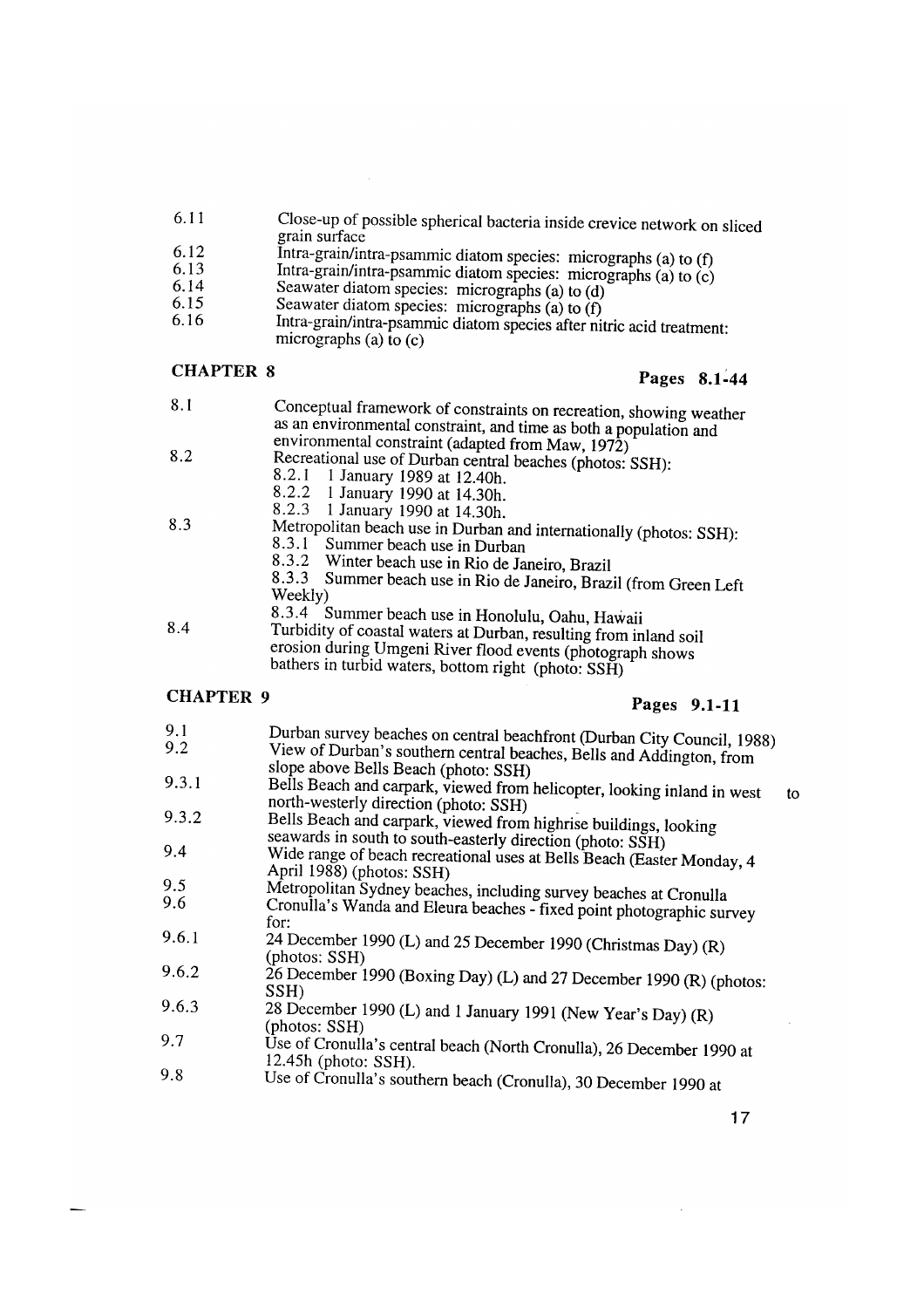- 9.9.1 Durban's Bay Beach: fixed point photographic survey for <sup>23</sup>December 1988 (top) and <sup>31</sup>December 1988 (bottom) (photo: SSH)
- 9.9.2 Durban's Bay Beach: fixed point photographic survey for 1 January 1989 (New Year's Day) (top) and 2 January 1989 (bottom) (photo: SSH)
- 9.9.3 Durban's Bay Beach: enlarged photocopy of transparency overlay count from fixed point photographic survey for 23 December 1988 (top) and <sup>31</sup> December 1988 (bottom)
- 9.9.4 Durban's Bay Beach: enlarged photocopy of transparency overlay count from fixed point photographic survey for 1 January 1989 (New Year's Day) (top) and 2 January 1989 (bottom)
- 9.10 Durban's North Beach: photographic survey for 1 January 1989 (New Year's Day) at 13.00h. (top), and enlarged photocopy of transparency overlay count (bottom) (photo: SSH)
- 9.11. Durban's North Beach: photographic survey for 1 January 1989 (New Year's Day) at 17.30h. (top), and enlarged photocopy of transparency overlay count (bottom) (photo: SSH)

# CHAPTER **10** Pages **10.1-12**

| 10.1.1  | Bells Beach total users over annual cycle (survey days during<br>summer, autumn, winter and spring)                                                                                       |
|---------|-------------------------------------------------------------------------------------------------------------------------------------------------------------------------------------------|
| 10.1.2  | Bells Beach sample of air temperatures over annual cycle                                                                                                                                  |
|         | (survey days during summer, autumn, winter and spring)                                                                                                                                    |
| 10.2.1  | Bells Beach total users over three summers                                                                                                                                                |
| 10.2.2  | Bells Beach sample of air temperatures over three summers                                                                                                                                 |
| 10.3    | User levels, means, quartiles and comparison circles for day                                                                                                                              |
|         | types 1 (working), 2 (half-working), and 3 (non-working)<br>over annual cycle                                                                                                             |
| 10.4    | User levels, means and comparison circles for day types 1                                                                                                                                 |
|         | (working), 2 (half-working), and 3 (non-working) over                                                                                                                                     |
|         | three summers                                                                                                                                                                             |
| 10.5    | Scatter plot matrix for fluctuations among user categories over annual<br>cycle                                                                                                           |
| 10.6    | Scatter plot matrix for fluctuations in air temperatures and user categories,<br>over annual cycle                                                                                        |
| 10.7    | Scatter plot matrix for fluctuations in wind direction and user categories,<br>over annual cycle                                                                                          |
| 10.8    | Scatter plot matrix for fluctuations in wind speed and user categories, over<br>annual cycle                                                                                              |
| 10.9.1  | Fluctuations in users of entire beach regressed against fluctuations in users of<br>one transect sample, including confidence limits                                                      |
| 10.9.2  | Scatter plot matrix of user fluctuations for entire beach and two separate<br>transect samples                                                                                            |
| 10.10   | Scatter plot matrix of user fluctuations on sample beach (Bells) and other<br>metropolitan beaches                                                                                        |
| 10.11   | Reduction of beach carrying capacity by incoming tide, illustrated through<br>comparison of top photograph (3January 1988 at 12.30h) with bottom<br>photograph (3 January 1988 at 14.00h) |
| 10.12.1 | Beach users against air temperature, for 11-day survey at Bells Beach                                                                                                                     |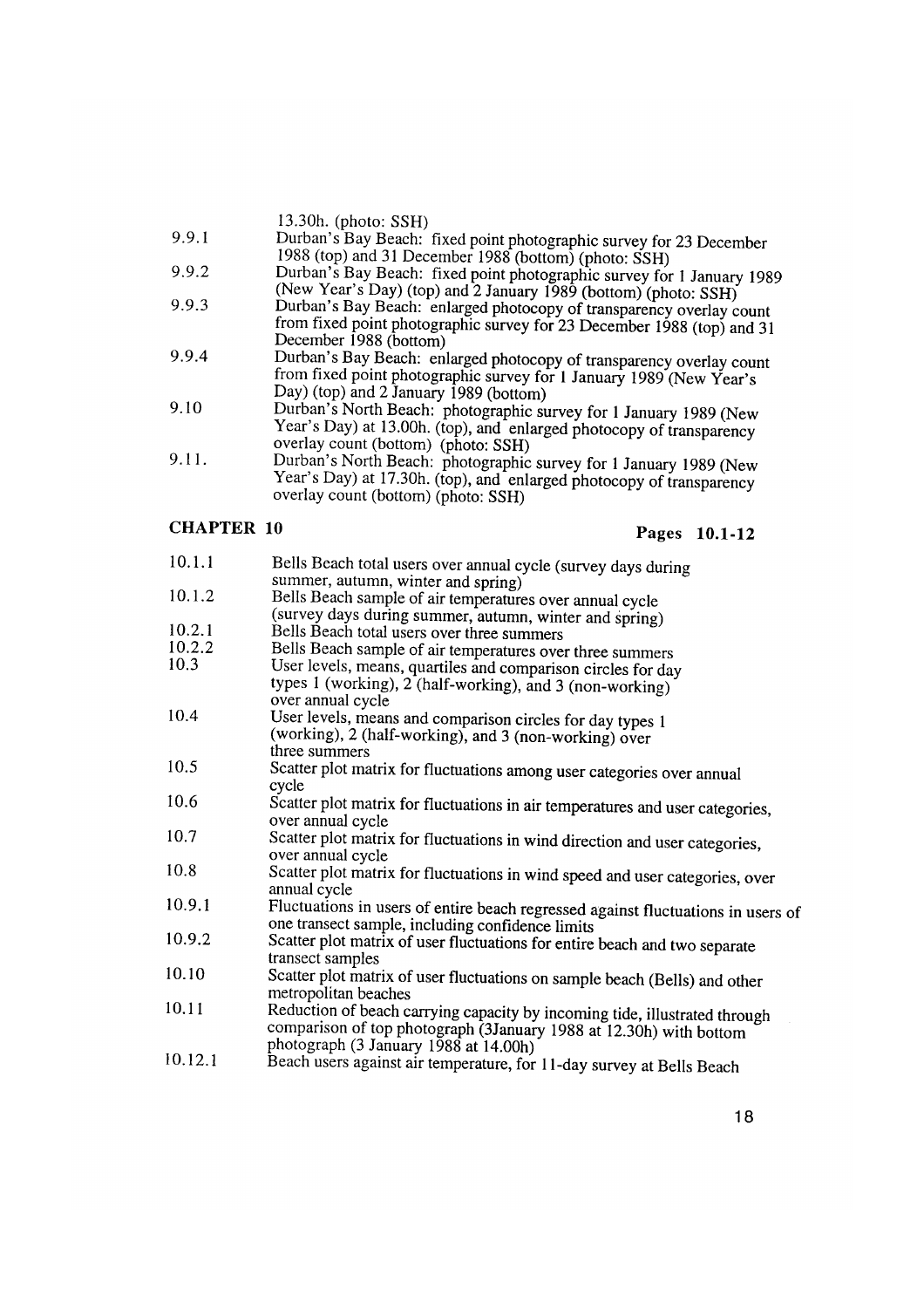- 10.12.2 Linear fit for beach users against temperature, over annual cycle at Bells Beach
- 10.12.3 Quartic polynomial fit for beach users against air temperature over annual cycle at Bells Beach
- 10.12.4 Regression analysis of beach user levels and air temperature at Bells Beach over three summers
- 10.13.1 Frequency distribution for classes of air temperature data over annual cycle
- 10.13.2 Frequency distribution for classes of air temperature data over three summers
- 10.14 10.15 Scatter plot matrix for fluctuations among abiotic factors over annual cycle Principal components analysis: beach users, air temperature and humidity

### CHAPTER 11 Pages 11.1-14

11.1 Hypothesised relationship between air temperature and beach users

# CHAPTER 13 Pages 13.1-25

- 13.1 Environmental management within committees and departments of the Durban City Council to 1989
- 13.2 Conditions at central Durban beaches between newly-constructed piers (photo: SSH)
- 13.3 Conditions at Durban beaches south of newly-constructed piers (photo: SSH)

## CHAPTER 16 **Pages** 16.1-10

- 16.1 Diagram of proposed field concept, showing nested fields of management, with integrated coastal resource management (ICRM) as a field contained within integrated environmental management (IEM), and management of sandy beaches and their recreational (and other) uses as a field within ICRM.
- 16.2 Proposed procedural model or integrating mechanism developed in this study, for use in all integrated coastal resource research and management
- 16.3 Application of procedural model to sandy beach ecosystem research and management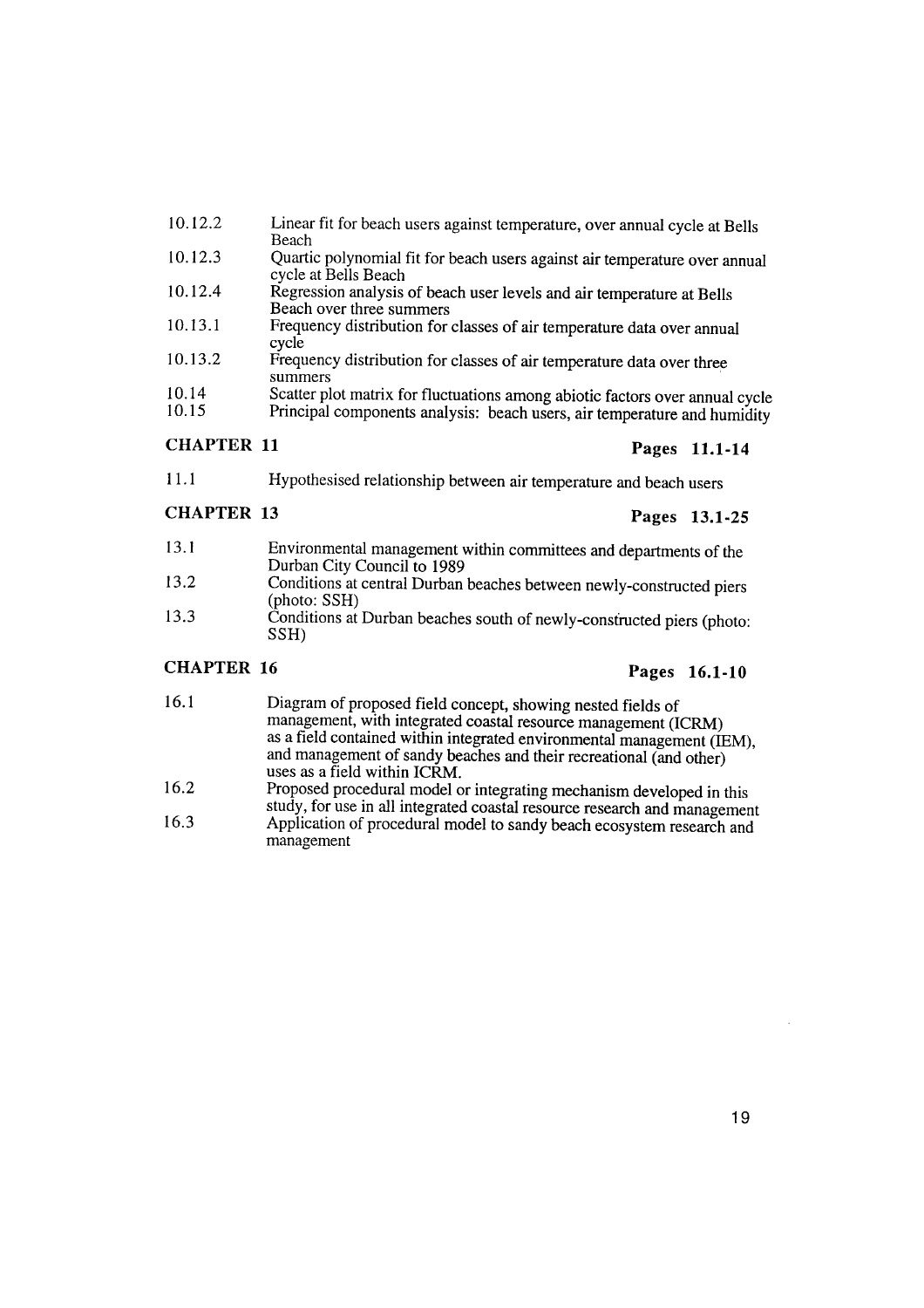### *TABLES*

# CHAPTER 4 Pages 4.1-38

- 4. 1 Combination of abiotic and biotic zonation schemes for subtidal, intertidal and supratidal sandy beach volumes of South African east coast systems (developed from Fleishack, 1985)
- 4.2 Reference heights for coastal waters (after Clark, 1974)

# CHAPTER 5 Pages 5.1-5

- 
- 5. 1 Summary of test methods for measurement of abiotic and biotic parameters at sandy beach study sites

# CHAPTER 6 Pages 6.1-19

- 6.1 Moisture content of Bells Beach surface sand samples by laboratory weighing 6.2 Transect 1: sand parameters, surface and sub-surface, for Bells Beach,
- Durban, 17 October 1988, 13.00-14.10h
- 6.3 Transect 2: sand parameters, surface and sub-surface, for Bells Beach, Durban, 17 October 1988, 14.10-15.15h
- 6.4 Transect 3: sand parameters, surface and sub-surface, for Beachwood<br>Beach, Durban, 25 October 1988, 09.00-10.30h<br>6.5 Summary of vertical gradients at 5 sempling sites or 2 D. 1
- 6.5 Summary of vertical gradients at  $\frac{5}{5}$  sampling sites on 3 Durban transects 6.6 Summary of horizontal gradients at all layels at  $\frac{5}{5}$  summary
- 6.6 Summary of horizontal gradients at all levels at 5 sampling sites on 3<br>Durban transects<br>6.7 Numbers of interstitial and intenseming speaks for all and all Numbers of interstitial and intrapsammic species found on Sydney

(Cronulla and Manly) beaches using scanning electron microscopy

# CHAPTER 7 Pages 7.1-12

7.1 Human beach management activities that are likely to impact on sandy beach ecosystems

# CHAPTER 8 Pages 8.1-44

- 8.1 Western leisure/recreation terms, Zulu equivalents, and meanings (modern and traditional) (after Magi, 1988)
- 8.2 Summary of previous studies of human responses to climate or weather, with human comfort indicators used (based on Van Lier, 1970)
- 8.3 Summary of northern hemisphere recreation research, showing weather variables used and relationships found (based on review by Van Lier, 1973)
- 8.4 Summary of use of temperature variables by human comfort researchers (based on Van Lier, 1973)
- 8.5 Summary of beach recreational use studies for Durban, 1976-1988<br>8.6 Summary of beach recreational use studies for Sudan, 1976-1988
- 8.6 Summary of beach recreational use studies for Sydney, 1972-1990 Orthogonal design used by Underwood and Kenelly (1990) for use survey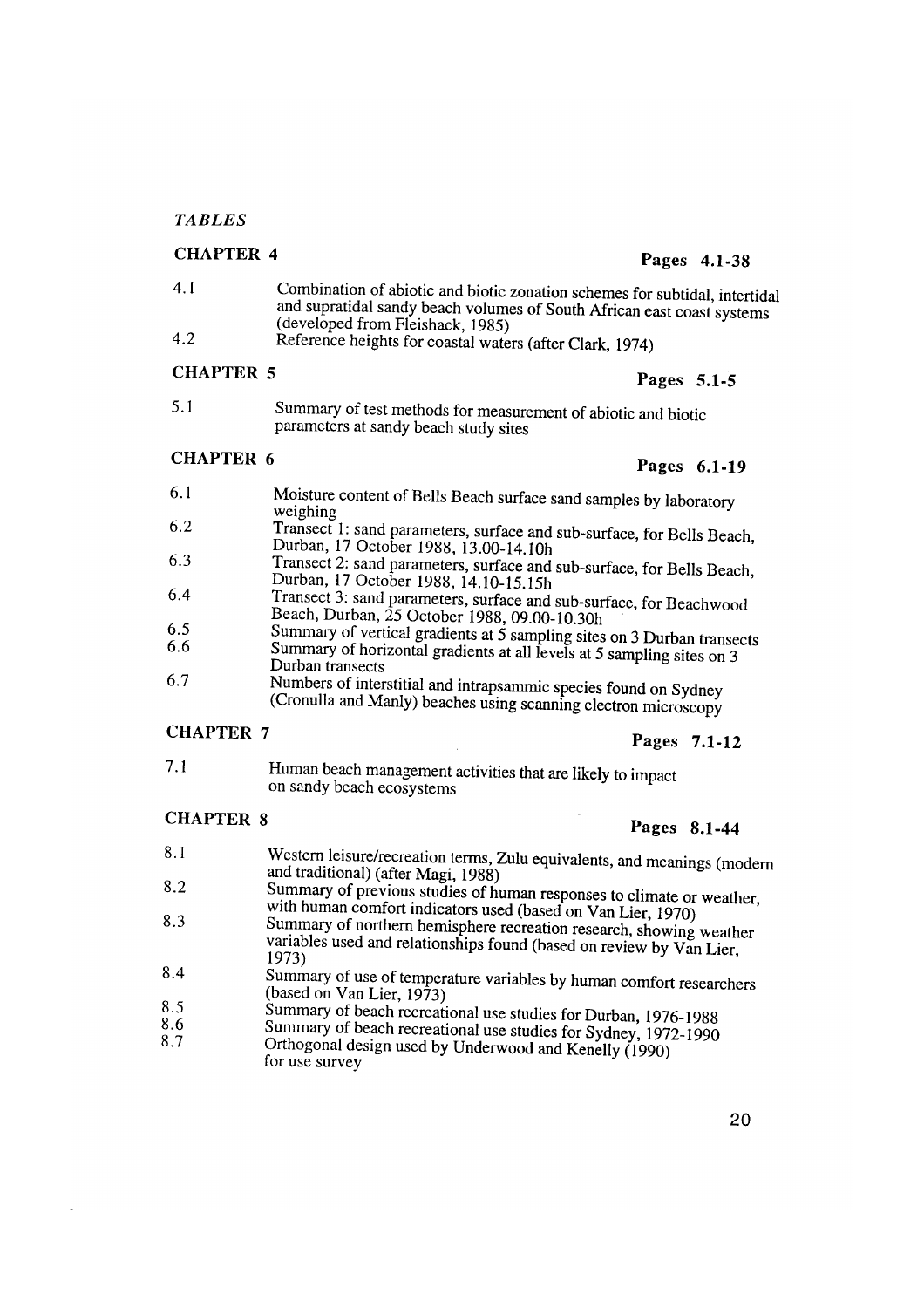# CHAPTER 9 Pages 9.1-11

- 9.1 Seasons covered by study surveys, with equivalent holiday periods and months
- 9.2 Beach recreational use categories used in study surveys<br>9.3 Summary of Durban beach recreational use surveys con
- Summary of Durban beach recreational use surveys conducted for current study, 1987-1991

# CHAPTER 10 Pages 10.1-12

| 10.1 | Day type categories surveyed over full annual cycle                                                |
|------|----------------------------------------------------------------------------------------------------|
| 10.2 | Day type categories surveyed over three summers                                                    |
| 10.3 | Correlations among beach user categories over full annual cycle                                    |
| 10.4 | Correlations between fluctuations in air temperature and beach user<br>categories                  |
| 10.5 | Correlations between fluctuations in wind direction and beach user<br>categories                   |
| 10.6 | Correlations between fluctuations in wind speed and beach user categories                          |
| 10.7 | Correlations between fluctuations in beach users for transect samples 1<br>and 2, and entire beach |
| 10.8 | Correlations between fluctuations in user totals for range of central Durban<br>beaches            |
| 10.9 | Correlations between fluctuations in abiotic factors                                               |

# CHAPTER 11 Pages 11.1-14

- 11.1 Media estimates of beach use in Durban 11.2 Theoretical calculations of maximum can
- Theoretical calculations of maximum carrying capacity for Durban beaches and back-of-beach areas, based on  $2m^2$  and  $4m^2$  per person (from DCC management staff report, 13 October 1989)

# CHAPTER 12 Pages 12.1-34

12.1 Stages of development, from coastal management to integrated coastal resource management, in terms of contributing theoretical frameworks

# CHAPTER 15 Pages 15.1-16

15.1 Comparison between spheres of government involved in environmental, coastal and beach management, in Durban and Sydney case studies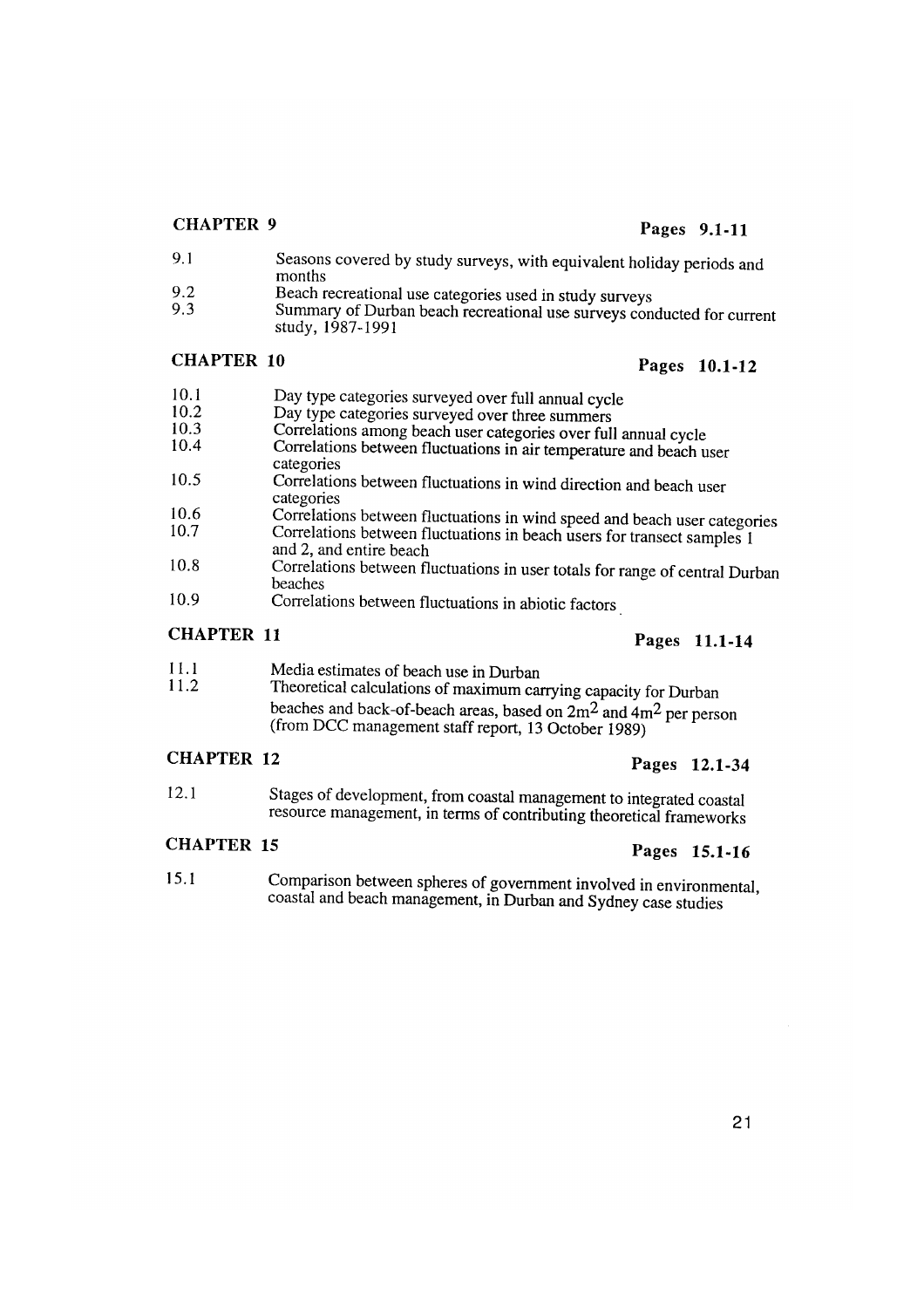# *APPENDIX I*

 $\omega_{\rm c}$ 

Media coverage of Durban beach recreation issues, 1987-1990

| A1.1             | Daily News               | 17 Dec<br>1987                         |
|------------------|--------------------------|----------------------------------------|
| A1.2a            | Sunday Tribune           | 27 Dec<br>1987                         |
| A1.2b            | Natal Mercury            | 4<br>Jan<br>1987                       |
| A1.3             | Sunday Tribune           | $27$ Dec<br>1987                       |
| A1.4             | Sunday Tribune           | 3<br>Jan<br>1988                       |
| A1.5             | Natal Mercury            | 5<br>Jan<br>1988                       |
| A1.6             | Daily News               | 5<br>Jan<br>1988                       |
| A1.7             | Natal Mercury            | 12 Jan<br>1988                         |
| A1.8             | Daily News               | 12 Jan<br>1988                         |
| A1.9             | Natal Mercury            | 14 May<br>1988                         |
| A1.10            | Daily News               | $11$ Jul<br>1988                       |
| A1.11            | Daily News               | 11<br>May<br>1988                      |
| A1.12            | Natal Mercury            | 15 Feb<br>1988                         |
| A1.13a           | Sunday Tribune           | $17$ Jan<br>1988                       |
| A1.13b           | Sunday Tribune           | $17$ Jan<br>1988                       |
| A1.13c           | Daily News               | $26$ Dec<br>1988                       |
| A1.14            | Daily News               | 25 May<br>1989                         |
| A1.15            | Daily News               | $26 \text{ Dec}$<br>1988               |
| A1.16            | Sunday Tribune           | 3<br>Sep<br>1989                       |
| A1.17            | Natal Mercury            | 7<br>Aug 1989                          |
| A1.18            | Natal Mercury            | 19<br>Aug 1989                         |
| A1.19a           | Natal Mercury            | 4<br>Sep<br>1989                       |
| A1.19b           | Daily News               | 4<br>Sep<br>1989                       |
| A1.19c           | Daily News               | $\overline{\mathbf{4}}$<br>Sep<br>1989 |
| A1.20            | Daily News               | 20 Oct<br>1989                         |
| A1.21            | Natal Mercury            | 7<br>Nov 1989                          |
| A1.22            | Sunday Tribune           | 17<br>Sep<br>1989                      |
| A1.23            | Daily News               | 17 Nov 1989                            |
| A1.24            | Daily News               | 17 Nov 1989                            |
| A1.25a<br>A1.25b | Natal Mercury            | 17 Nov 1989                            |
| A1.26            | Natal Mercury            | 17 Nov 1989                            |
| A1.27            | Daily News               | 17 Nov 1989                            |
| A1.28            | Natal Mercury            | 15 Dec<br>1989                         |
| A1.29            | Daily News               | 21 Nov 1989                            |
| A1.30            | Natal Mercury            | $29$ Dec<br>1989                       |
| A1.31            | USA Today                | 21<br>Apr<br>1994                      |
| A1.32            | Natal Mercury            | 21 Nov 1989                            |
| A1.33            | Natal Mercury            | 13<br>Jan<br>1988                      |
| A1.34            | Daily News               | $6$ Dec<br>1989                        |
| A1.35            | Daily News<br>Daily News | $27$ Dec<br>1993                       |
|                  |                          | 27 Dec<br>1993                         |

22

 $\sim 10$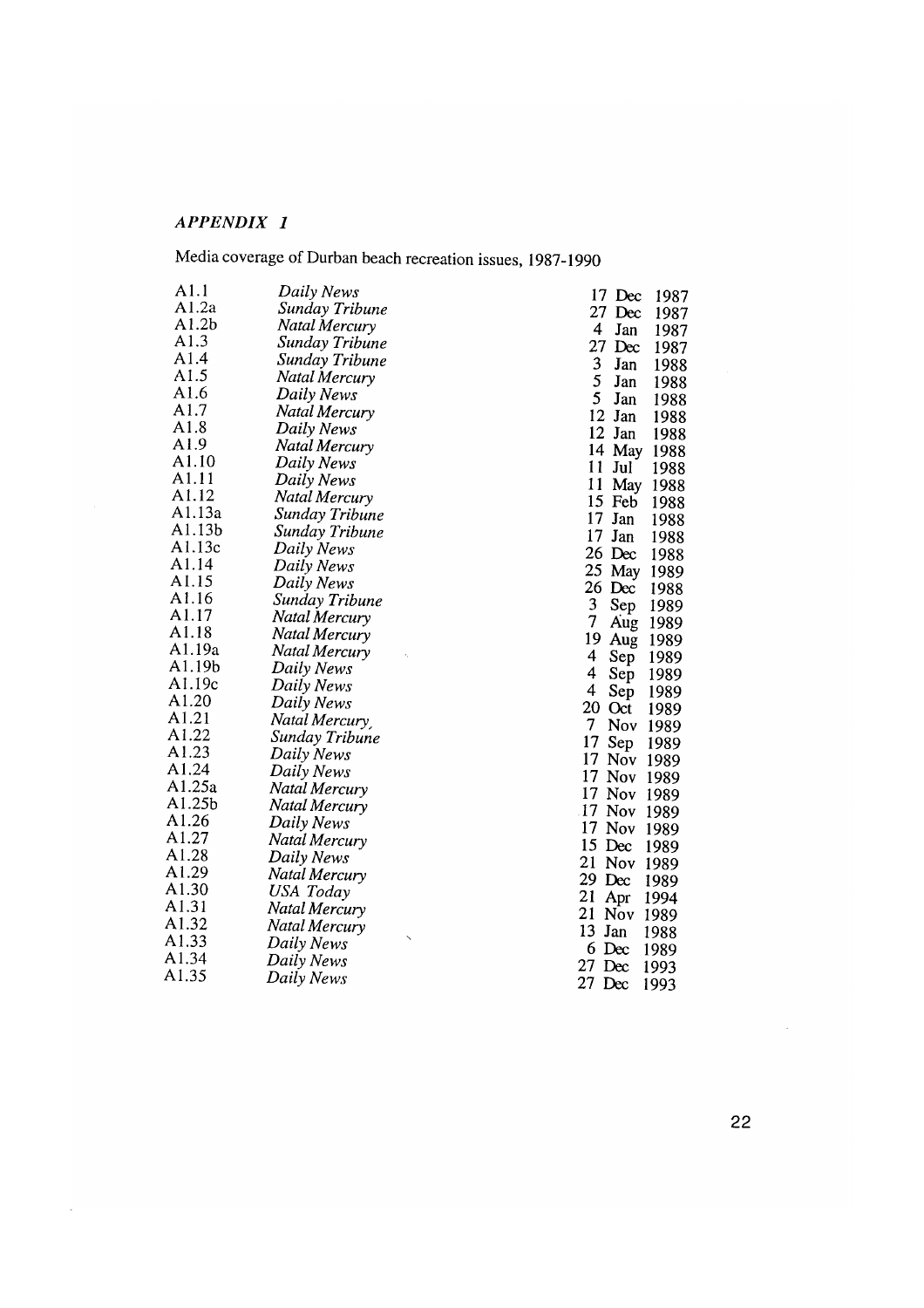### *LIST OF ORGANISATIONAL ABBREVIATIONS*

The first time reference is made in the text to a publication by an organisation below, the name of the organisation is given in full, followed by its acronym. In all subsequent references, only the acronym is used, with the date of publication. The list of references at the end of this document is in alphabetical order, with the full name of the publishing organisation followed by the relevant acronym in brackets. To cross-refer from the text to the reference list, it is first necessary to locate the acronym on the list below, determine the full organisational name, and then use the full name to search the detailed list of references:

| <b>ABS</b>       | <b>Australian Bureau of Statistics</b>                             |
|------------------|--------------------------------------------------------------------|
| <b>ACSIRO</b>    | Australian Commonwealth Scientific and Industrial Research         |
| Organisation     |                                                                    |
| <b>ACEPA</b>     | Australian Commonwealth Environment Protection Agency              |
| <b>ANEPA</b>     | Australian National Environment Protection Authority               |
| ACG              | Australian Commonwealth Government                                 |
| <b>ADASET</b>    | Australian Department of Arts, Sport, Environment and Territories  |
| <b>ADEST</b>     | Australian Department of Environment, Sport and Territories        |
| <b>AESDSC</b>    | Australian Ecologically Sustainable Development Steering Committee |
| <b>AHORSCERA</b> | Australian House of Representatives Standing Committee on          |
|                  | Environment, Recreation and Arts                                   |
| <b>AHORSCEC</b>  | Australian House of Representatives Standing Committee on          |
|                  | <b>Environment and Conservation</b>                                |
| <b>AIGAE</b>     | Australian Intergovernment Agreement on Environment                |
| <b>ALGA</b>      | Australian Local Government Association                            |
| <b>ANZECC</b>    | Australia and New Zealand Environment and Conservation Council     |
| ARAC             | <b>Australian Resources Assessment Commission</b>                  |
| ASTEC            | Australian Science and Technology Council                          |
| DCC              | Durban City Council                                                |
| <b>GBRMPA</b>    | Great Barrier Reef Marine Park Authority                           |
| <b>ICLEI</b>     | International Council for Local Environmental Initiatives          |
| <b>IUCN</b>      | International Union for Conservation of Nature and Natural         |
|                  | Resources: World Conservation Union                                |
| <b>NPA</b>       | Natal Provincial Administration                                    |
| <b>NPB</b>       | Natal Parks, Fish and Game Preservation Board                      |
| NSB              | Natal Sharks Board                                                 |
| <b>NSWEPA</b>    | New South Wales Environment Protection Authority                   |
| <b>NSWDPW</b>    | New South Wales Department of Public Works                         |
| <b>NSWDOP</b>    | New South Wales Department of Planning                             |
| <b>NSWSPCC</b>   | New South Wales State Pollution Control Commission                 |
| <b>NSWSCS</b>    | New South Wales Soil Conservation Service                          |
| OECD             | Organisation for Economic Cooperation and Development              |
| <b>QBPA</b>      | Queensland Beach Protection Authority                              |
| <b>QDEH</b>      | Queensland Department of Environment and Heritage                  |
| <b>SACE</b>      | South African Council for Environment                              |
| <b>SACSIR</b>    | South African Council for Scientific and Industrial Research       |
| <b>SADEA</b>     | South African Department of Environment Affairs                    |
| <b>SADFA</b>     | South African Department of Foreign Affairs                        |
| <b>SANCOR</b>    | South African National Committee for Oceanographic Research        |
| SCCs             | <b>Sydney Coastal Councils</b>                                     |
| SCC              | Sydney City Council                                                |